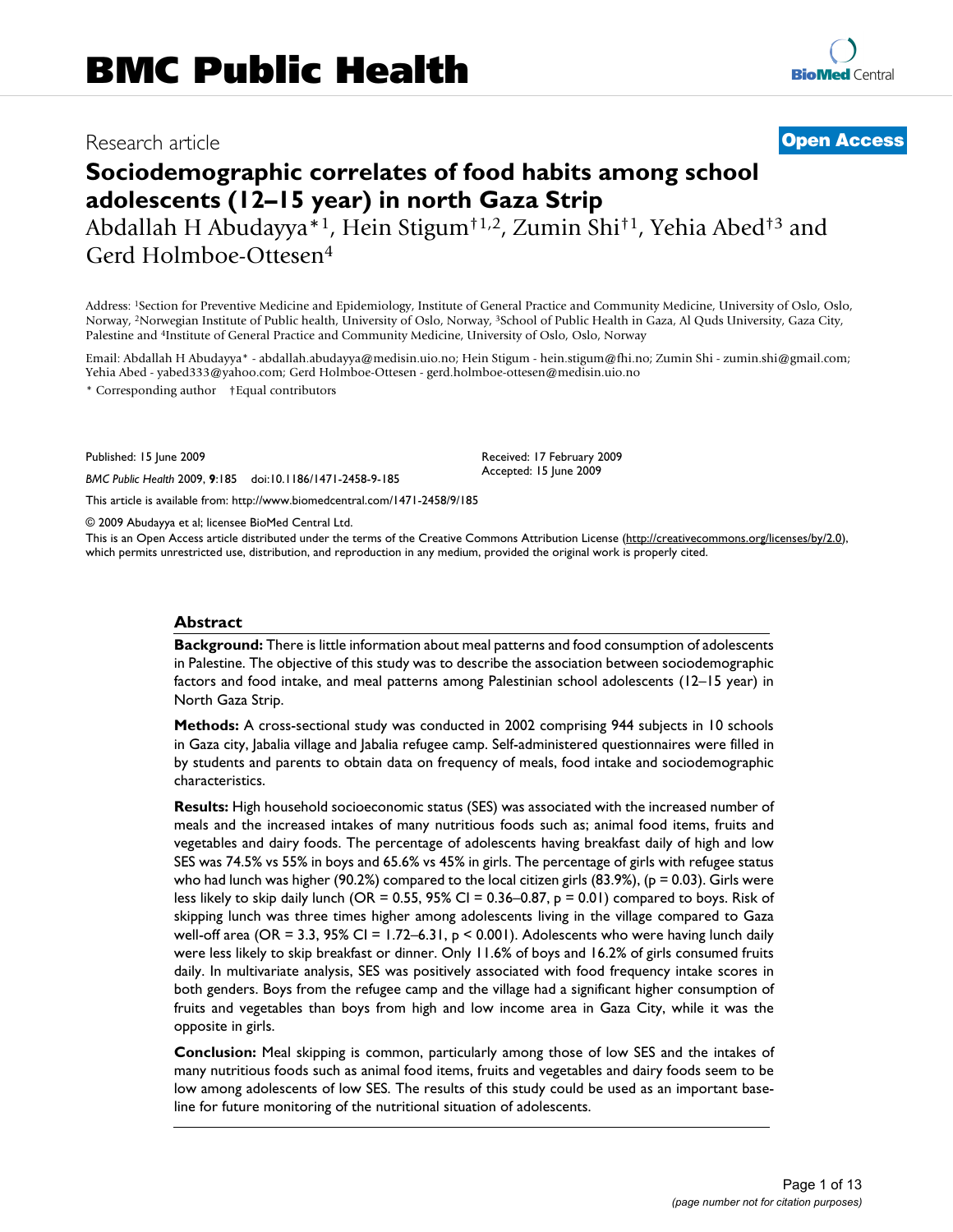### **Background**

It is well known that adolescence is a period of rapid growth and maturation in human development, and that extra nutrients are needed to support their growth spurt. Healthy eating patterns in childhood and adolescence promote optimal childhood health, growth, and intellectual development, as well as prevent health problems later in adulthood and old age [1,2]. Most [3-7] but not all [8] studies show an inverse association between the consumption of healthy foods, such as fruits and vegetables, and risk of cardiovascular disease and all-cause mortality. Adolescent food habits are an important concern in the present accelerated nutrition transition [9]. Food habits established in childhood and adolescence tend to be stable into adulthood [10-12]. Nutritional deficiencies and poor eating habits established during adolescence can have long-term consequences, including delayed sexual maturation and lower final adult height [13]. Nutritional surveys in the US have shown that the highest prevalence of nutritional deficiencies occurs during this period of growth, and more than 90% of adolescents report to be eating snacks between meals, usually processed and highfat items. These snacks may supply as much as one-third of the total daily nutrient intake.

Diet-related chronic diseases such as coronary heart disease (CHD), hypertension, diabetes and cancer have become the major health problems in most Arab Middle East countries. Several factors have contributed to the high prevalence of these diseases including the rapid change in food consumption patterns and socioeconomic status during the last four decades [14].

The Palestinians have been subject to a number of changes in their lifestyle during the past decades. Some of these are part of larger changes affecting the whole region, such as the undergoing transition in health and lifestyle [15]. Food consumption patterns have changed to a more 'westernized' diet with high intake of foods rich in fat, cholesterol, free sugars and sodium and low in dietary fiber [16]. Other nutritional changes that have occurred are unique to the Palestinian political situation, such as those caused by border closure policy which has affected households' economies and hence their access to and ability to purchase food. In becoming refugees; many Palestinians lost access to their traditional food bases which was characterized by a high-fiber content and was low in fat and cholesterol. In addition, the close attachment to the Israeli economy, the links to the global market, and the flow of donations given to refugees are important elements of these dietary changes. About two-thirds (71.8%) of the Gaza population receive food assistance from the humanitarian community mainly from United Nations Relief and Works Agency (UNRWA) and World Food Program (WFP) [17]. Household purchasing power remains

limited, especially in the Gaza Strip where a greater percentage of households have limited employment and their coping strategies are more frequently utilized for food access. The resulting dietary changes have lead to changes in the health situation of the Palestinian people. A Nutritional Assessment of the West Bank and Gaza Strip survey in 2003 indicated that 45.1% of Gaza households are under- or unemployed and thus had limited purchasing capacity and the amount of monthly household income decreased by 53.9% in Gaza Strip [17]. Gazan households have resorted to a number of coping strategies in order to gain food access; such as purchasing food on credit, decreasing the amount of food consumption and the number of daily meals [17]. We have demonstrated earlier that a nutritional public health problem in North Gaza Strip existed in 2003. Our findings revealed that the prevalence of overweight/obesity was 17.9%, stunting was 9.7% and anemia was 49.6% among the adolescents included in the study [18]. However, availability of specific, timely and accurate nutritional data is still a problem in Palestine. To our knowledge, there is very little information about dietary patterns among adolescents in Palestine and how these vary according to sociodemographic characteristics. Only one recent study on food consumption has previously been carried out in Palestine [19]. Therefore, there is a need to obtain more information on this subject to enable the government and other non-governmental agencies to formulate policies and initiate strategies for the well-being of adolescents. The objective of this article is to describe the associations between sociodemographic factors and meal patterns and food intake among Palestinian school adolescents (12–15 year) in North Gaza Strip.

### **Methods**

### *Setting and Study population*

The study locations were selected from the northern part of Gaza Strip including Gaza City. In Gaza city, a high income neighbourhood (*well-off area*) and a low income neighbourhood (*not-well-off area*) was selected. The high income area was characterized with a higher housing standard, better infrastructure and lower population density than the low income neighbourhood. The other two locations were Jabalia refugee camp and Jabalia village. The selected communities cover both urban and semiurban areas, with Jabalia at the semi-urban end of the spectrum. The communities are in close vicinity and can be considered as one continuous community due to the high population density. Gaza Strip had in 2002 a total of 400,462 students attending 481 schools, of which 197 were preparatory schools, 62 of them were located in Gaza city and Gaza North with 47,442 pupils [20]. Girls and boys are separated in different schools.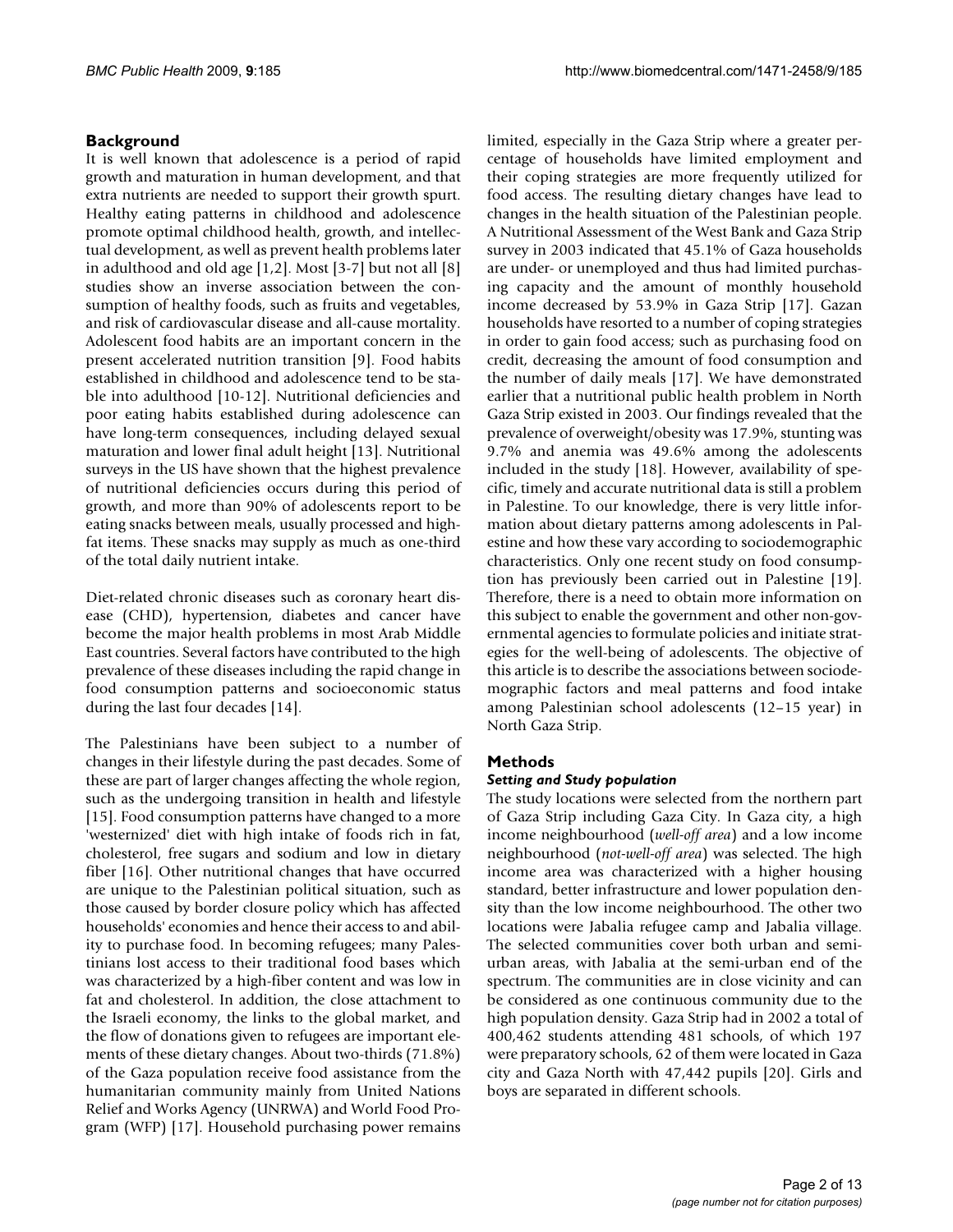The design of this study has been previously described [18]. Briefly, it is a cross-sectional study conducted in preparatory schools during the fall 2002. A multistage cluster sampling technique was employed; in Gaza city, three girls' schools and three boys' schools were randomly selected: downtown in the well-off area (Remal) – two governmental schools and two schools of the United Nations Relief and Works Agency for Palestine Refugees (UNRWA), and in the non well-off area of the city-two governmental schools. In the Jabalia area, two girl schools and two boy schools were randomly selected: One girl school and one boy school operated by the Government in Jabalia village, and one UNRWA girl- and one boy school in Jabalia Refugee camp. In each school three classes were randomly selected representing the three different grades (7<sup>th</sup>-9<sup>th</sup>). Thus, students from 30 classes in 10 schools were invited to join the study. The age range of the study population was 12 to 15 years.

A self-administered pre-coded questionnaire was filled in by the students in the classroom within 45 minutes time in the presence of the researcher and was thereafter collected by him. The researcher had beforehand gone through and explained all the questions to the students. In addition, a parent's self-administered questionnaire was used in order to collect the data that students were unable to provide or embarrassed to talk about. These questionnaires were brought home by the students to be filled in by the parents or by other main providers and were returned to the teacher the next day. The participants were informed that answering the questionnaire was anonymous and entirely voluntary and that the information would be treated confidentially. The study was approved by the Ministry of Health and the Helsinki Ethical Committee in Gaza. Ethical clearance was also given by the Regional Medical Research Ethical Committee in Norway. A written consent was obtained from the adolescents' parents and school headmaster. The questionnaire was piloted prior to the survey and adjusted accordingly. Age of all students was obtained by date of birth of the students from the school records.

### *Sociodemographic factors*

**Resident status** was divided in two groups according to resident status in the sample; refugees and local citizens.

**Household socioeconomic status (SES)** score was constructed based on the possession of household amenities. Ownership of a car, a video or a DVD, a TV, a satellite antenna, a computer and a refrigerator were each given a value of 1 and summed. The SES score was divided in three categories: *low*: 2 or less; *medium*: 3 to 4, and *high*: 5 to 6.

**Residential area** was grouped into four categories based on the location of the schools: Gaza City *well-off and non well-off, village* and *refugee camp*.

**Age of all students** was obtained from date of birth in their school records. Four age groups were constructed: age group 12: 11.5 – <12.5 years, age group 13: 12.5 – <13.5 years, age group 14: 13.5 – <14.5 years; and age group 15: 14.5 – <15.5 years.

**Father's job status** was based on current employment status and was dichotomized into *unemployed* and *employed*.

**Father's educational level** was divided into three categories based on the number of years of education; *low*: 11 years or less, *medium*: 12 to 14 years, and *high*: 15 years and more.

**Mother's educational level** was constructed in the same way as fathers, but due to very few subjects in the highest educational level, the two last categories were collapsed to one, i.e. *medium/high*.

### *Food and meals frequency questionnaire*

### *Food frequency questionnaire(FFQ)*

A food frequency questionnaire including 42 food items was developed, in which 25 of the items were taken from a questionnaire developed by Stene *et al* for the West Bank representing 40% of the energy intake at household level [15]. The other items were taken from Whitney et al [21] and adopted to the dietary situation in Gaza Strip. Portion sizes were not included in the questionnaire. The students were asked "How many times per week or per day do you eat the following food items? The answer categories ranged from 0 to 7 times (8 categories), either per day or per week. The subjects were instructed to exclude tomatoes and cucumbers when they answered the question on consumption of vegetables, since these are traditionally served at each meal and has been affordable to all SES groups in Gaza at dumping prices. For data analysis, the food items were collapsed into sixteen food groups. The meal pattern question was "How many of these meals (breakfast, lunch, dinner and snacks) have you eaten during the last week?". The distribution of the number of meals per week suggested a normal pattern of 7 meals per week, and a "deviant" pattern of less than 7 meals per week. Hence these variables were dichotomized: 7 times per week or less than 7 times per week for all meals. The frequency intakes of the different food items were dichotomized according to their natural distribution, and were thus dichotomized into  $<$  7 times per week as the common pattern and  $\geq 7$  times per week (deviant pattern). Meat and chicken were consumed less often and therefore grouped into less than 3 times per week as the common pattern and more and equal 3 times per week as the devi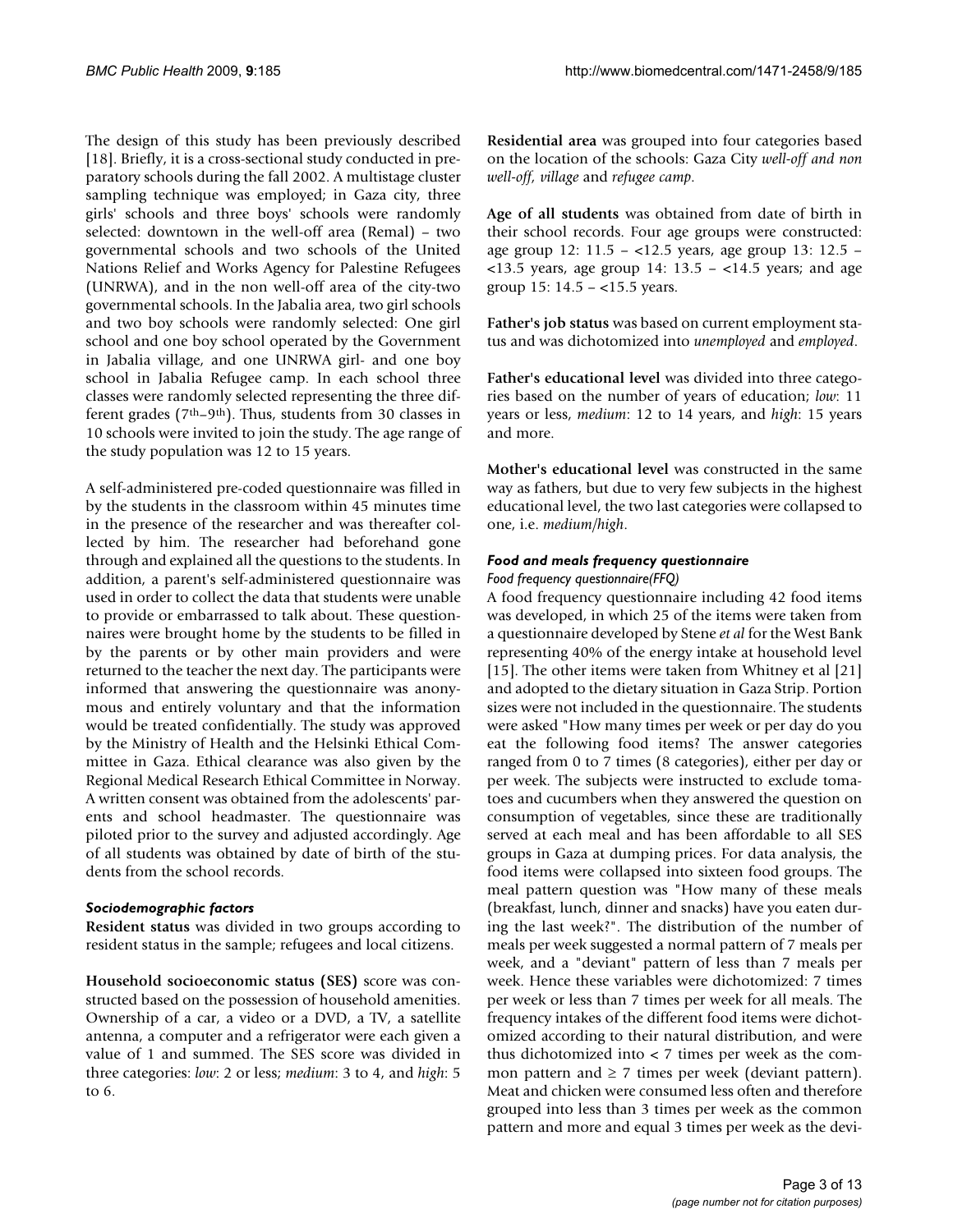ant pattern. While bread and tea were consumed almost three times daily; therefore, they were grouped less than 20 times per week (common pattern) or into equal or more than 20 times per week (deviant pattern). Prevalences of the deviant patterns are reported in the results.

### *Food frequency intake score*

Six food frequency scores were constructed based on selected food items from the FFQ. They were constructed by the sum of recoded responses (times/week) for the food items included in each score. The scores included the following items: 1)*Animal foods*: beef, turkey/chicken, liver, fish, hamburger, shawerma/kebab, canned meat and eggs. 2) *Fruits and vegetables (FV foods)*: fruits, fruit juice, salad and fresh and cooked vegetables (Tomatoes and cucumbers not included). 3) *Milk foods*: yogurt, white cheese, yellow cheese and *lebneh* (yogurt cheese). 4) *Sweet foods*: honey, jam, jelly, cookies, *kunafeh* (Arabic cheese cake), chocolates, biscuits and soft drinks. 5) *Western foods*: hamburger, canned meat, macaroni, yellow cheese, soft drinks, pizza and potato chips. And 6) *Traditional foods*: lentils, *hommos* (chick pea paste), *falafel* (deep fried chick pea balls) and fava beans.

### *Statistical analysis*

The Statistical Package for Social sciences (SPSS for windows, version 14.0) was used to analyze the data. Statistical significance was considered at p < 0.05. Chi square test was used to compare differences between boys and girls. The food patterns were analyzed both at continuous (number of meals per week) and categorical (percentage exceeding a given number of meals per week). The meal patterns were only analyzed as categorical numbers. For the continuous outcomes we presented mean numbers of meal per week, we tested the differences between groups with T-tests or ANOVA, and we did linear regression analyses. For the categorical outcomes, we presented percentage exceeding a given number of meals per week, we tested the differences between groups with chi-square tests, and logistic regression analyzes. Lunch, which is the main meal among Palestinian community, was used as outcomes in logistic regression models. In the linear regression on three food scores (animal foods score, F/V foods score and Milk foods score) we tested interactions between sex and resident status, and between sex and residential area. We found several significant interactions, in particular, that the effects of residential area on all three food scores were significantly different for boys and girls. We, therefore, presented separate tables for boys and girls for these outcomes.

### **Results**

### *Description of the sample*

Among the 1221 invited students, 944 were recruited (response rate: 77.3%). Of the 277 non-respondents; 25

withdrew, 63 were absent on the day of the interview, 70 parents refused on behalf of their children (no students refused on own behalf), 105 did not complete the questionnaire and 14 were falling outside the age brackets 11.5–15.5 years. The sample had a higher proportion of girls (53.5%) than boys, and a higher proportion of pupils with refugee status (60.4%) than local citizens. About 40% of the pupils lived in the well-off area and 22.2% in the non-well-off area of Gaza city, while 15.5% of the sample lived in Jabalia village and 22.1% lived in Jabalia refugee camp. About one-third of the sample lived in crowded dwellings (>3 persons/room) and nearly half of the pupils' fathers were unemployed. One-fourth of the sample was from families with the lowest socioeconomic status and another one-fourth came from households of high socioeconomic status. There were more fathers with higher education than mothers (Table 1).

### *Meal Patterns*

Tables 2 (boys) and 3 (girls) show that lunch was the meal eaten most often; more than 80% of the adolescents had lunch daily, but the proportion was higher in girls than boys (87.7% vs 82.5; p < 0.05). Dinner was eaten less often, with only half of the sample having this meal daily. Breakfast was eaten daily by 62% of the adolescents, with a higher proportion of boys than girls having this meal daily (65.6% vs 59% respectively,  $p < 0.05$ ). In the total sample, less than 40% had all three meals per day with a higher proportion among boys than girls (41.9% vs 36.4%, p < 0.05). There was a trend of a higher percentage having daily meals with increasing SES. Significant associations (p < 0.05) were found between SES and for each of the three meals in girls, while among boys significance was found only for breakfast and lunch (Tables 2 and 3). The difference in meal pattern between adolescents with refugee status and those with local citizen status was small. The difference was only significant for girls in regard to lunch (83.9% among refugees vs 90.2% among local citizens,  $p = 0.03$ ). Also mother's education had little effect on proportions having daily meals. Only in regard to lunch among girls', mother's education seemed to have a significant positive effect on the proportion having lunch daily ( $p = 0.005$ ). Daily intake of snacks did not show any difference across socioeconomic status.

Results from multivariate analysis showed that girls were less likely to skip daily lunch (OR =  $0.55$ , 95% CI =  $0.36 0.87$ ,  $p = 0.01$ ) compared to boys. The risk of skipping lunch was three times higher among adolescents living in the village compared to Gaza well-off area ( $OR = 3.3$ ,  $95\%$  $CI = 1.72-6.31$ ,  $p < 0.001$ ). Also, adolescents with mothers of medium/high level education had lower risk of skipping lunch compared to those with mothers of low level of education (OR = 0.59, 95% CI = 0.36-0.99, p = 0.047). The analysis also revealed that those who were eat-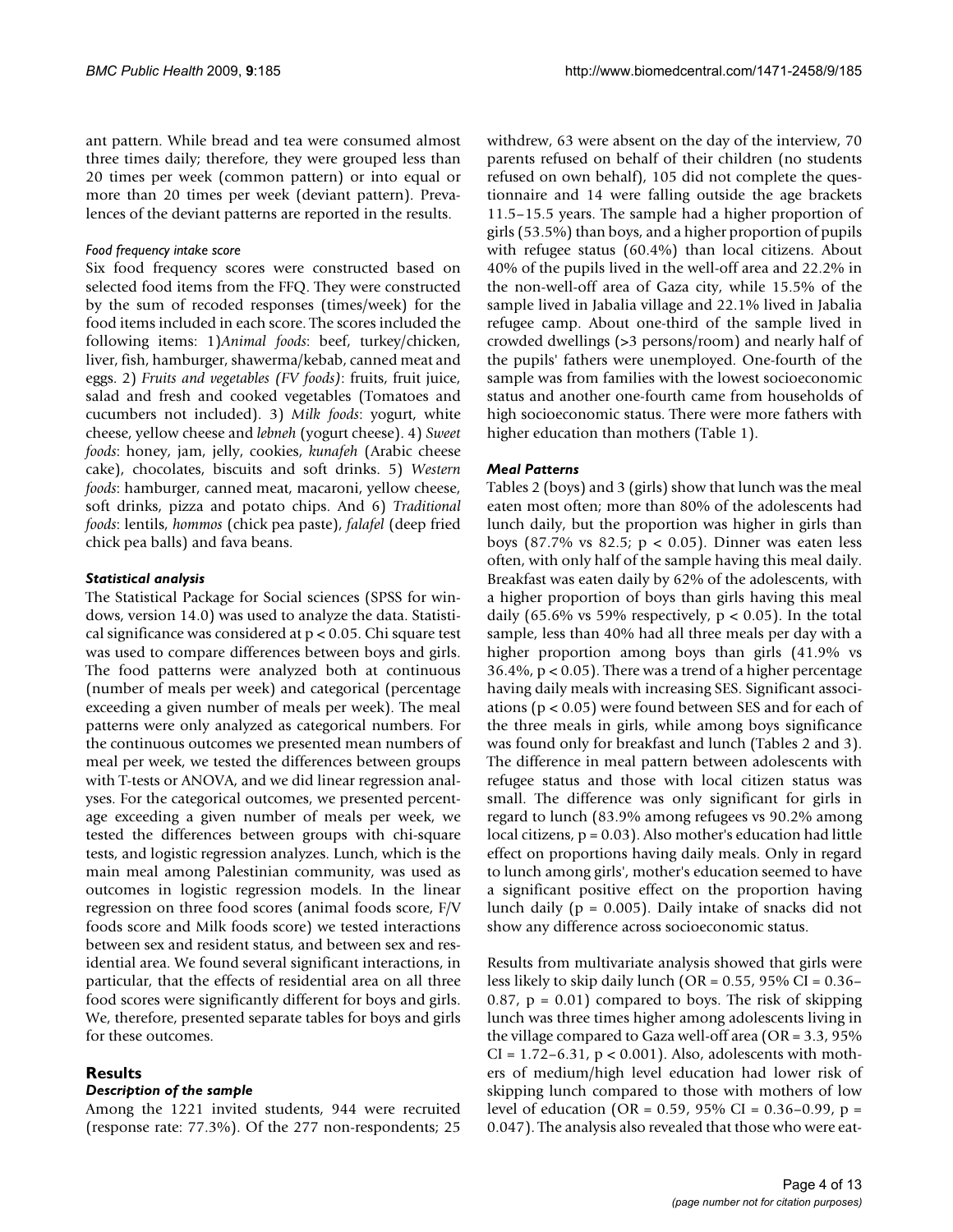| Table 1: Sociodemographic characteristics of the study |  |
|--------------------------------------------------------|--|
| population                                             |  |

| Sociodemographic Factors             | N<br>944 | %    |
|--------------------------------------|----------|------|
| Gender                               |          |      |
| Boys                                 | 439      | 46.5 |
| Girls                                | 505      | 53.5 |
| <b>Resident status</b>               |          |      |
| Local citizen                        | 372      | 39.6 |
| Refugee                              | 568      | 60.4 |
| <b>Residential area</b>              |          |      |
| Gaza (well-off)                      | 379      | 40.1 |
| Gaza (non-well-off)                  | 210      | 22.2 |
| Village                              | 146      | 15.5 |
| Camp                                 | 209      | 22.1 |
| Age in years                         |          |      |
| 12 yrs                               | 6        | 17.1 |
| 13 yrs                               | 295      | 31.3 |
| 14 yrs                               | 312      | 33.1 |
| 15 yrs                               | 176      | 18.6 |
| <b>Crowding Index</b>                |          |      |
| $\leq$ 3 persons/room                | 610      | 71.8 |
| > 3 persons/room                     | 240      | 28.2 |
| Father's working Status <sup>a</sup> |          |      |
| Unemployed                           | 430      | 46.2 |
| Employed                             | 501      | 53.8 |
| Household SES <sup>b</sup>           |          |      |
| low                                  | 245      | 26.7 |
| medium                               | 439      | 47.8 |
| high                                 | 234      | 25.5 |
| Father's education <sup>c</sup>      |          |      |
| $<$ 12 years                         | 486      | 52.8 |
| $12 - 14$ years                      | 262      | 28.4 |
| $>$ 14 years                         | 173      | 18.8 |
| Mother's education <sup>d</sup>      |          |      |
| < 12 years                           | 532      | 57.6 |
| $> 12$ years                         | 391      | 42.4 |

*<sup>a</sup>*Father's job status was based on the current employment status. *b* Household SES score was based on the possession of 6 household amenities; each item was given a value of 1.

*<sup>c</sup>*Father's education level was divided into three categories based on the numbers of years of education; (1) low was considered 11 years or less, (2) medium was considered 12 to 14 years, and high was considered 15 years and more.

<sup>d</sup> Mother's education level was divided into two categories based on the numbers of years of education; (1) low was considered 11 years or less, (2) medium/high was considered 12 or more.

ing breakfast or dinner daily were less likely to skip lunch. The significant association between household SES and lunch skipping disappeared in the multivariate analysis model (Table 4).

#### *Food frequency intake*

The study revealed that more girls than boys had a higher frequency intake of fruits, juice, vegetables, rice and sugary food items such as soft drinks, chocolates and cookies. There were no significant differences between the genders in the percentages consuming milk, yogurt, meat and

chicken above the given frequency cut-offs. However, boys were found to consume bread more often than girls (Tables 2 and 3).

A higher percentage of adolescents with refugee status tended to eat more frequently most of the food items listed in tables 2 and 3 compared to those with local citizenship. The consumption of meat was generally low in this study. However, the proportion consuming beef and chicken >3 t/w increased according to SES. Only 11.6% of boys and 16.2% of girls had fruits daily. The figures were low in all SES groups, but increased with higher SES. A similar picture was found for vegetable intake other than tomatoes and cucumbers. According to the data, less than 30% of students had such vegetables daily. A high proportion of students reported daily intake of sweetened tea in all SES groups; with no significant change in proportions across sociodemographic groups (Tables 2 and 3). The tables revealed significant differences between groups with unequal levels of mother's education, but only among girls; rice, vegetables, milk and cheese were the items consumed more often by those with mothers of higher education.

When frequency consumption of the different food items were aggregated to six different scores and analyzed according to sociodemographic factors, significant differences were found for most of the scores. Differences between genders were found in fruits/vegetable score and western food score; girls tended to eat more often from these two food groups. Adolescents with refugee status and those living in the well-off part of Gaza city had a significant higher mean frequency intake of all six food groups than those living in the non-well off area of Gaza city. Adolescents living in less crowded families, with employed fathers, with high SES and with high parents' level of education showed also a higher frequency of consumption of animal foods, milk products, fruits/vegetables, sweet and western food than other groups (Table 5). Residence was the only variable associated with consumption of traditional foods score; adolescents from Jabalia refugee camp having the highest score. The multivariate linear regression analysis revealed that residential area was significantly associated with animal, F/V and milk food scores in boys and girls (Table 6). Boys from the refugee camp and the village had a significantly higher consumption of F/V than boys from the well-off area of Gaza City, while it was the opposite in girls. Girls from the nonwell-off area, village and refugee camp had significant lower consumption of milk foods than the well-off area, while this difference was significant in boys from the village only. Household SES was positively associated with the same three food scores in both boys and girls. Resident status in boys and father's work status in girls were associated with these three food scores. In girls, intake of FV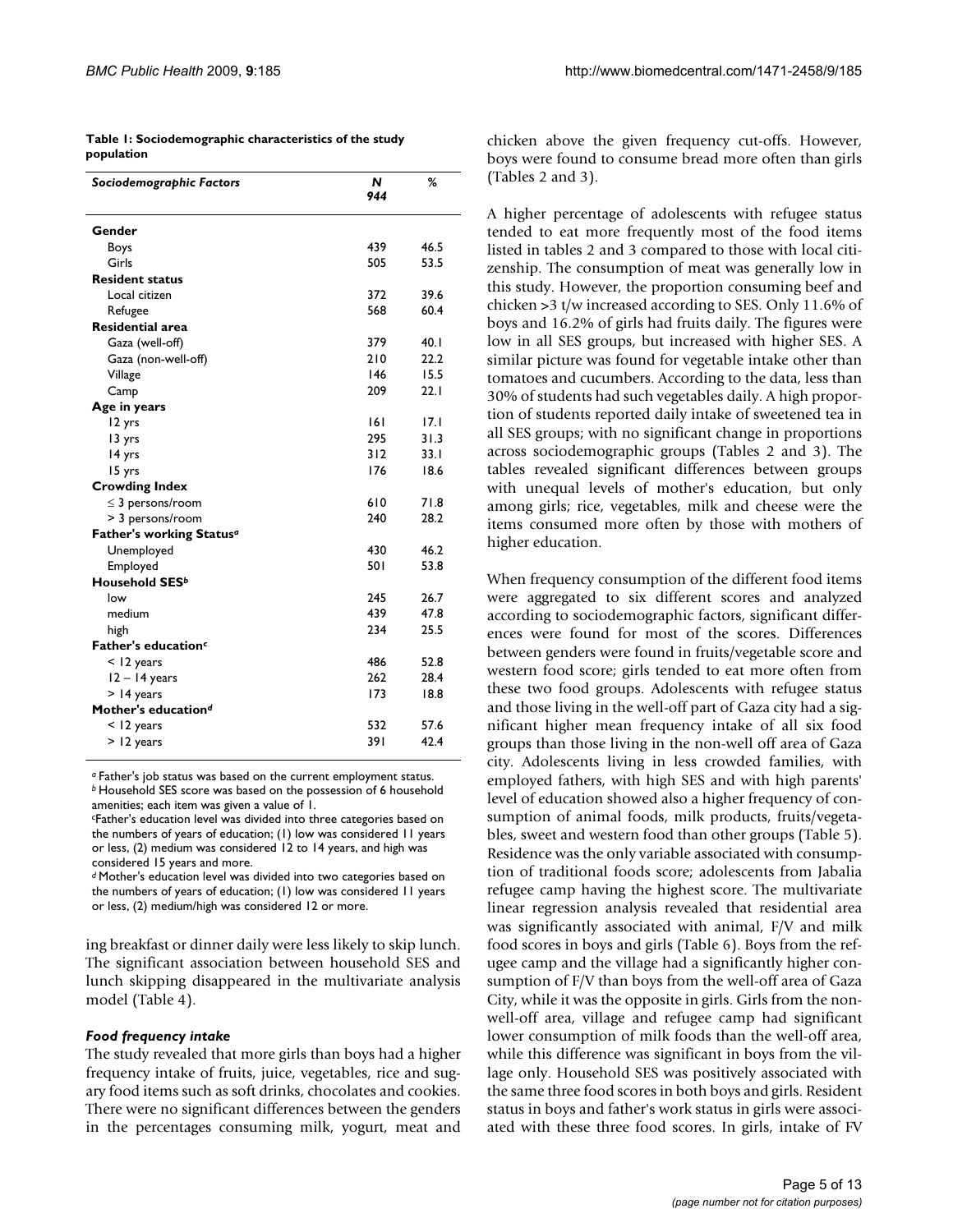**Table 2: Meal patterns and food intake of Palestinian adolescent boys (n = 439) from North Gaza Strip by sociodemographic factors (%)***<sup>a</sup>*

|                                         |                     |                                     | Resident status <sup>b</sup>  |         |                    | Household SES <sup>c</sup>   |                     |         |                    | Mother educationf                     |       |
|-----------------------------------------|---------------------|-------------------------------------|-------------------------------|---------|--------------------|------------------------------|---------------------|---------|--------------------|---------------------------------------|-------|
|                                         | Total<br>$(\%)$     | <b>Local Citizen</b><br>$(n = 186)$ | <b>Refugee</b><br>$(n = 253)$ | P       | Low<br>$(n = 131)$ | <b>Medium</b><br>$(n = 190)$ | high<br>$(n = 106)$ | p       | Low<br>$(n = 242)$ | <b>Medium</b><br>/high<br>$(n = 184)$ | p     |
| Meal pattern $(7 \text{ t/w})^d$        |                     |                                     |                               |         |                    |                              |                     |         |                    |                                       |       |
| <b>Breakfast</b>                        | $65.6$ <sup>†</sup> | 64.0                                | 66.8                          | 0.30    | 55.0               | 67.9                         | 74.5                | 0.005   | 66.I               | 65.8                                  | 0.51  |
| Lunch                                   | $82.5^{+}$          | 81.7                                | 83.0                          | 0.41    | 75.6               | 84.7                         | 86.8                | 0.04    | 78.1               | 88.0                                  | 0.005 |
| Dinner                                  | 49.5                | 47.8                                | 50.6                          | 0.32    | 45.8               | 51.1                         | 50.9                | 0.61    | 51.7               | 46.2                                  | 0.15  |
| 3 meals/day                             | 41.9 <sup>†</sup>   | 37.6                                | 45.6                          | 0.07    | 34.4               | 42.6                         | 49.6                | 0.07    | 51.7               | 46.2                                  | 0.15  |
| <b>Snacks</b>                           | 25.1                | 26.3                                | 24.1                          | 0.37    | 25.2               | 21.6                         | 28.3                | 0.42    | 24.8               | 25.5                                  | 0.47  |
| Food intake (weekly basis) <sup>e</sup> |                     |                                     |                               |         |                    |                              |                     |         |                    |                                       |       |
| Beef $($ >3 t/w $)$                     | 7.3                 | 7.0                                 | 7.5                           | 0.41    | 6.1                | 6.8                          | 10.4                | 0.42    | 6.2                | 8.2                                   | 0.28  |
| Chicken $($ >3 t/w)                     | 3.4                 | 1.1                                 | 5.1                           | 0.02    | 2.3                | 1.6                          | 8.5                 | 0.005   | 2.1                | 5.4                                   | 0.05  |
| Bread ( $\geq$ 20 t/w)                  | 76.1 <sup>†</sup>   | 74.7                                | 77.1                          | 0.32    | 65.6               | 80.5                         | 81.1                | 0.003   | 73.1               | 79.9                                  | 0.07  |
| Cookies ( $\geq 7$ t/w)                 | 14.6 <sup>†</sup>   | 9.1                                 | 18.6                          | 0.004   | 13.0               | 13.7                         | 18.9                | 0.38    | 15.7               | 12.0                                  | 0.17  |
| Soft drinks ( $\geq 7$ t/<br>w)         | $6.2^{+}$           | 1.6                                 | 9.5                           | < 0.001 | 5.3                | 5.8                          | 7.5                 | 0.76    | 5.8                | 7.1                                   | 0.37  |
| Eggs ( $\geq 7$ t/w)                    | 13.9                | 5.9                                 | 19.8                          | < 0.001 | 15.3               | 11.6                         | 17.0                | 0.39    | 11.6               | 16.3                                  | 0.10  |
| Rice ( $\geq 7$ t/w)                    | $6.8^{+}$           | 2.7                                 | 9.9                           | 0.002   | 6.1                | 6.3                          | 8.5                 | 0.72    | 5.8                | 8.2                                   | 0.22  |
| Fruits ( $\geq 7$ t/w)                  | 11.6 <sup>†</sup>   | 9.1                                 | 13.4                          | 0.11    | 6.9                | 11.1                         | 17.0                | 0.049   | 11.6               | 11.4                                  | 0.54  |
| Juice $(\geq 7 \text{ t/w})$            | $7.5^+$             | 3.8                                 | 10.3                          | 0.005   | 4.6                | 6.8                          | 13.1                | 0.04    | 6.6                | 9.2                                   | 0.20  |
| Chocolates ( $\geq 7$ t/<br>w)          | 10.7 <sup>†</sup>   | 5.4                                 | 14.6                          | 0.001   | 7.6                | 10.5                         | 16.0                | 0.12    | 11.6               | 10.3                                  | 0.40  |
| Yogurt ( $\geq 7$ t/w)                  | 19.8                | 16.1                                | 22.5                          | 0.006   | 9.1                | 17.9                         | 20.8                | 0.83    | 17.8               | 21.7                                  | 0.18  |
| Vegetables ( $\geq 7$ t/<br>w)          | 27.6 <sup>†</sup>   | 21.0                                | 32.4                          | < 0.001 | 25.2               | 30.0                         | 27.4                | 0.63    | 28.1               | 27.1                                  | 0.51  |
| Milk ( $\geq 7$ t/w)                    | 33.7                | 31.2                                | 35.5                          | 0.19    | 31.3               | 31.1                         | 39.6                | 0.28    | 34.7               | 33.2                                  | 0.41  |
| Cheese ( $\geq 7$ t/w)                  | 30.8                | 24.7                                | 35.2                          | 0.02    | 16.8               | 31.6                         | 47.2                | < 0.001 | 27.3               | 33.7                                  | 0.09  |
| Legumes ( $\geq$ 7 t/w)                 | 18.91               | 17.7                                | 19.8                          | 0.40    | 16.8               | 19.5                         | 21.7                | 0.63    | 19.0               | 18.5                                  | 0.50  |
| Tea ( $\geq$ 20 t/w)                    | 32.8                | 30.6                                | 34.4                          | 0.25    | 31.3               | 35.3                         | 30.2                | 0.61    | 36.4               | 27.7                                  | 0.04  |

 $\frac{1}{2}$  test was used to compare differences between boys and girls. Statistical significance was considered at, p < 0.05

*<sup>a</sup>*χ2 was used to compare differences between sociodemographic variables. P < 0.05 considered to be significant

*b* Palestinian population is divided into two Resident status groups; refugees and local citizen of which 70% of the Gaza Population is with refugee status while 30% of them are with local citizen status.

*<sup>c</sup>*Household SES score was based on the possession of 6 household amenities; each item was given a value of 1.

*<sup>d</sup>*There are three meals consumed on a daily basis in the Palestinian context, in which lunch is the main family meal.

*<sup>e</sup>*Foods items frequency intake was calculated on weekly basis and grouped into two categories according to their weekly consumption. Meat and chicken were grouped as > 3 times and 3 times or less per week, bread was grouped as < 20 times and  $\geq$  20 times per week and all other food items were grouped as <7 times and  $\geq$  7 times per week.

*<sup>f</sup>*Mother's education level was divided into two categories based on the numbers of years of education; (1) low was considered 11 years or less, (2) medium/high was considered 12 or more.

increased significantly with the educational level of father  $(p = 0.04)$ , while such associations were not found in boys.

### **Discussion**

#### *Main findings*

The study showed that meal skipping was common among school adolescents in Gaza Strip, especially among those with low SES. Dinner was the meal most commonly skipped, and only around 40% consumed all the three daily meals. There were great variations in frequency intake of many foods according to sociodemographic variables. Boys tended to eat more often bread and legumes, while girls consumed more often fruits and vegetables and

western foods. The difference in consumption pattern was especially pronounced when comparing boys and girls of different socioeconomic status; the higher the status the more often most of the listed food items were consumed. Interestingly, adolescents with refugee status consumed more often most of the food items listed than those with local citizen status. This difference was however only significant for boys in the multiple linear regression.

### *Meal pattern*

It is considered important that adolescents have regular daily meals [22] with special attention to breakfast, which is often referred to as the most important meal of the day [23]. However, breakfast skipping is a worldwide problem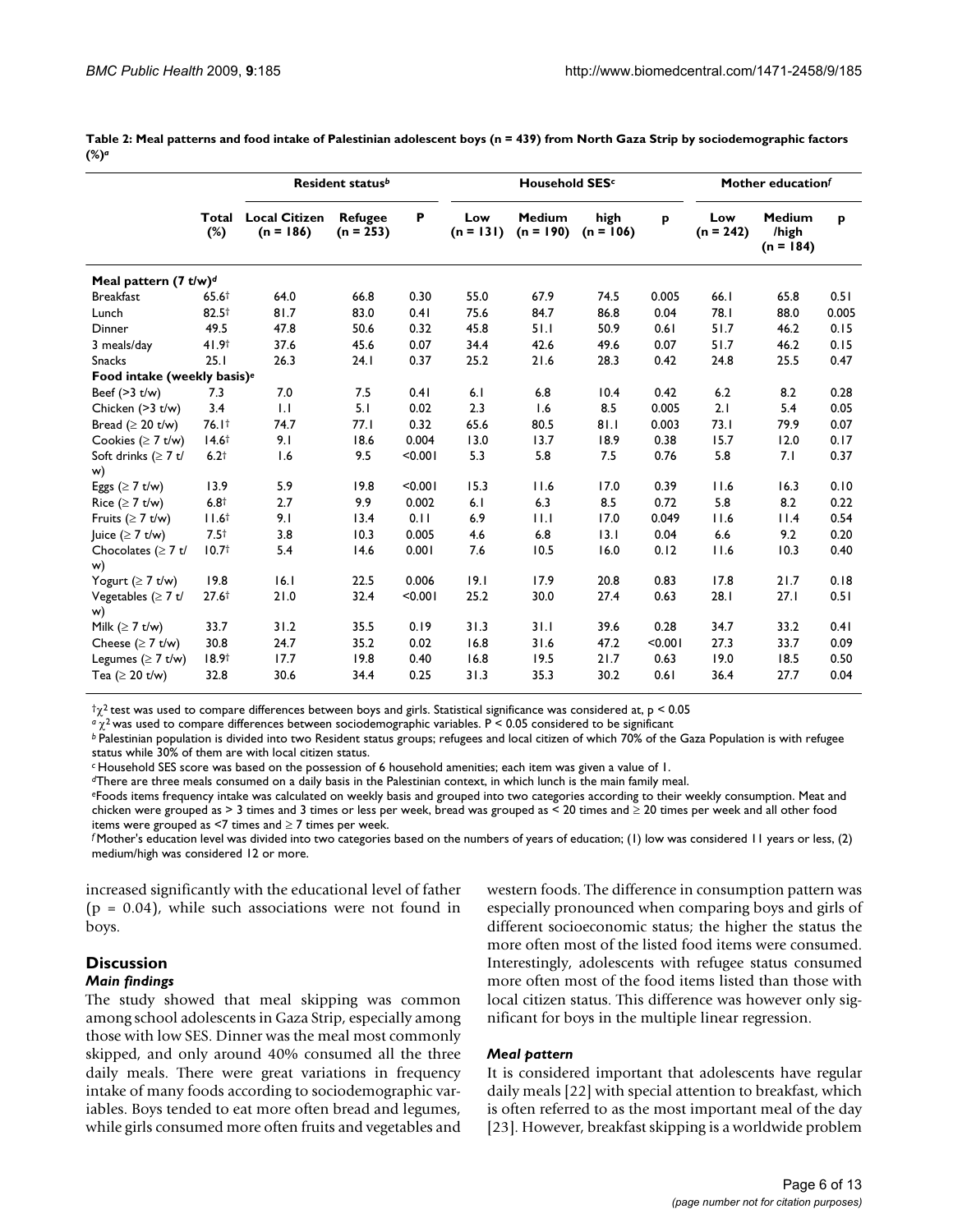|                                         |                        | Resident status <sup>b</sup>           |                               |         |                    | Household SES <sup>c</sup>   |                     | Mother educationf |                    |                                       |         |
|-----------------------------------------|------------------------|----------------------------------------|-------------------------------|---------|--------------------|------------------------------|---------------------|-------------------|--------------------|---------------------------------------|---------|
|                                         | <b>Total</b><br>$(\%)$ | Local<br><b>Citizen</b><br>$(n = 186)$ | <b>Refugee</b><br>$(n = 315)$ | P       | Low<br>$(n = 114)$ | <b>Medium</b><br>$(n = 249)$ | High<br>$(n = 128)$ | p                 | Low<br>$(n = 290)$ | <b>Medium</b><br>/high<br>$(n = 207)$ | P       |
| Meal pattern (7 t/w) <sup>d</sup>       |                        |                                        |                               |         |                    |                              |                     |                   |                    |                                       |         |
| <b>Breakfast</b>                        | 59.0 <sup>+</sup>      | 57.0                                   | 60.3                          | 0.26    | 45.6               | 61.4                         | 65.6                | 0.003             | 57.2               | 59.9                                  | 0.31    |
| Lunch                                   | 87.7 <sup>†</sup>      | 83.9                                   | 90.2                          | 0.03    | 83.9               | 90.4                         | 89.8                | 0.02              | 85.9               | 89.9                                  | 0.12    |
| Dinner                                  | 46.5                   | 45.2                                   | 47.6                          | 0.33    | 36.0               | 47.0                         | 54.7                | 0.01              | 47.6               | 45.4                                  | 0.35    |
| 3 meals/day                             | 36.4†                  | 32.8                                   | 38.7                          | 0.11    | 21.1               | 38.6                         | 46.I                | < 0.001           | 47.6               | 45.4                                  | 0.35    |
| <b>Snacks</b>                           | 21.1                   | 18.8                                   | 22.2                          | 0.21    | 14.0               | 22.5                         | 20.8                | 0.13              | 20.7               | 20.8                                  | 0.53    |
| Food intake (weekly basis) <sup>e</sup> |                        |                                        |                               |         |                    |                              |                     |                   |                    |                                       |         |
| Beef $(>3$ t/w)                         | 7.9                    | 8.6                                    | 7.6                           | 0.49    | 2.6                | 7.6                          | 7.9                 | 0.01              | 6.6                | 9.7                                   | 0.14    |
| Chicken $($ >3 t/w)                     | 3.8                    | 3.2                                    | 4.1                           | 0.40    | 0.9                | 3.6                          | 7.0                 | 0.04              | 3.8                | 3.9                                   | 0.57    |
| Bread ( $\geq$ 20 t/w)                  | 68.9 <sup>+</sup>      | 66.7                                   | 70.5                          | 0.21    | 66.7               | 72.3                         | 65.6                | 0.33              | 70.0               | 66.7                                  | 0.24    |
| Cookies ( $\geq 7$ t/w)                 | 19.6 <sup>†</sup>      | 10.8                                   | 25.1                          | < 0.001 | 14.0               | 8.1                          | 28.1                | 0.01              | 18.3               | 21.3                                  | 0.24    |
| Soft drinks ( $\geq 7$ t/w)             | 9.3 <sup>†</sup>       | 4.3                                    | 12.4                          | 0.002   | 5.3                | 9.6                          | 13.3                | 0.11              | 7.6                | 10.6                                  | 0.15    |
| Eggs ( $\geq 7$ t/w)                    | 14.3                   | 5.9                                    | 19.0                          | < 0.001 | 6.1                | 15.7                         | 20.3                | 0.01              | 12.7               | 17.4                                  | 0.08    |
| Rice $(\geq 7 \text{ t/w})$             | 10.11                  | 2.7                                    | 14.3                          | < 0.001 | 2.6                | 14.5                         | 9.4                 | 0.003             | 7.9                | 13.5                                  | 0.03    |
| Fruits ( $\geq 7$ t/w)                  | 16.2 <sup>†</sup>      | 11.3                                   | 19.4                          | 0.01    | 8.8                | 16.1                         | 21.9                | 0.02              | 14.5               | 18.4                                  | 0.15    |
| Juice ( $\geq 7$ t/w)                   | 14.7 <sup>†</sup>      | 9.1                                    | 17.8                          | 0.007   | 8.8                | 4.1                          | 21.9                | 0.01              | 14.8               | 14.0                                  | 0.45    |
| Chocolates ( $\geq 7$ t/w)              | 17.0 <sup>†</sup>      | 10.8                                   | 21.0                          | 0.002   | 8.8                | 17.7                         | 24.2                | 0.01              | 15.9               | 17.9                                  | 0.32    |
| Yogurt ( $\geq 7$ t/w)                  | 20.8                   | 21.0                                   | 20.6                          | 0.51    | 14.9               | 19.7                         | 29.7                | 0.01              | 20.0               | 22.2                                  | 0.31    |
| Vegetables ( $\geq$ 7 t/w)              | 34.1 <sup>†</sup>      | 18.8                                   | 42.9                          | 0.005   | 20.2               | 32.1                         | 52.3                | < 0.001           | 30.0               | 39.1                                  | 0.02    |
| Milk ( $\geq 7$ t/w)                    | 29.9                   | 29.6                                   | 30.5                          | 0.47    | 17.5               | 30.9                         | 38.3                | 0.002             | 26.9               | 34.3                                  | 0.047   |
| Cheese ( $\geq 7$ t/w)                  | 35.0                   | 26.3                                   | 40.6                          | 0.001   | 15.8               | 34.1                         | 54.7                | < 0.001           | 26.6               | 46.9                                  | < 0.001 |
| Legumes ( $\geq$ 7 t/w)                 | 14.7 <sup>†</sup>      | 14.0                                   | 15.2                          | 0.34    | 13.2               | 16.1                         | 4.1                 | 0.74              | 15.5               | 14.0                                  | 0.37    |
| Tea $(\geq 20 \text{ t/w})$             | 29.9                   | 29.6                                   | 30.2                          | 0.49    | 31.6               | 29.3                         | 28.1                | 0.84              | 31.7               | 26.6                                  | 0.13    |

**Table 3: Meal patterns and food intake of Palestinian adolescent girls (n = 505) from North Gaza Strip by sociodemographic factors (%)***<sup>a</sup>*

 $\frac{1}{2}$  test was used to compare differences between boys and girls. Statistical significance was considered at,  $p < 0.05$ 

*<sup>a</sup>*χ2 was used to compare differences between sociodemographic variables. P < 0.05 considered to be significant

*b* Palestinian population is divided into two Resident status groups; refugees and local citizens. In which 70% of the Gaza Population is with refugee status while 30% of them are with local citizen status.

*<sup>c</sup>*Household SES score was based on the possession of 6 household amenities; each item was given a value of 1.

*<sup>d</sup>*There are three meals consumed on a daily basis in the Palestinian context, in which lunch is the main family meal.

*<sup>e</sup>*Foods items frequency intake was calculated on weekly basis and grouped into two categories according to their weekly consumption. Meat and chicken were grouped as > 3 times and 3 times or less per week, bread was grouped as < 20 times and  $\geq$  20 times per week and all other food items were grouped as <7 times and  $\geq$  7 times per week.

*<sup>f</sup>*Mother's education level was divided into two categories based on the numbers of years of education; (1) low was considered 11 years or less, (2) medium/high was considered 12 or more.

among adolescents [24,25] and our result is consistent with many studies from the western countries [24,26,27].

The usual number of daily meals in the Palestinian context is three; breakfast, lunch and dinner. Lunch is considered the main meal, and is shared by family members in the home. The findings showed that breakfast and dinner were the meals most often skipped; 59% of the girls and 66% of the boys had breakfast daily. The corresponding figures for dinner were even less; 46.5% and 49.5%, respectively. The prevalence of meal skipping, particularly breakfast, was found by Al Sabbah et al in 2004 to be lower in West Bank than in Gaza [19]. The results on breakfast skipping from the present study cannot be compared with those of Al Sabbah et al's, due to the use of different cut-offs in determining prevalences, but the percentages found are much higher than in some industrialized countries [25,28]. Adolescents from Australia reported lack of time and not being hungry in the morning as the two most common reasons for skipping breakfast [25]. Meal skipping has been shown to be associated with a higher snacking frequency among adolescents [28,29]. When lunch or dinner is missed they are frequently replaced by snacks. Findings from Saudi Arabia showed that breakfast eaters generally consumed more daily calories [30]. However Resnicow found that breakfast skipping was not replaced by snack consumption among US school children aged 9–19 years old [31]. The present study revealed that skipping of lunch was positively associated with breakfast and dinner skipping, and that there was no association between number of meals and snacking frequency. This implies that adolescents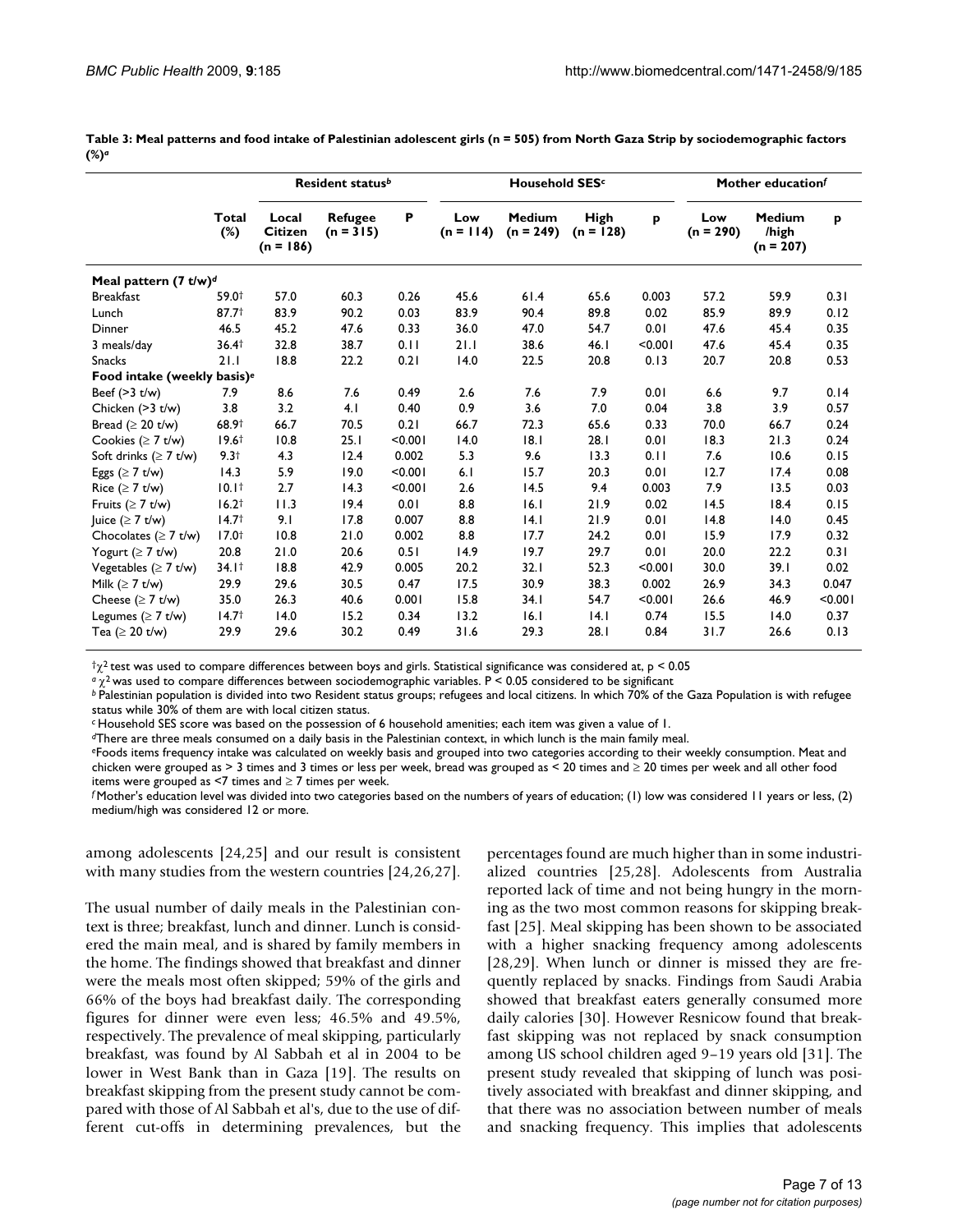| $\%$<br>N<br>OR (95% CI)<br>$\boldsymbol{\mathsf{p}}$<br>p                  |  |
|-----------------------------------------------------------------------------|--|
|                                                                             |  |
| Gender                                                                      |  |
| 0.015<br>Boys ( $n = 439$ )<br>77<br>17.5<br>ı                              |  |
| Girls ( $n = 505$ )<br>62<br>12.3<br>$0.55(0.36 - 0.87)$<br>0.01            |  |
| <b>Resident status</b>                                                      |  |
| Local citizen ( $n = 372$ )<br>64<br>17.2<br>0.048<br>T                     |  |
| Refugee ( $n = 568$ )<br>74<br>13.0<br>$0.82$ (0.46-1.48)<br>0.51           |  |
| <b>Residential area</b>                                                     |  |
| < 0.001<br>Gaza (well-off) $(n = 379)$<br>47<br>12.4<br>п                   |  |
| 9<br>9.0<br>Gaza (non-well-off) $(n = 210)$<br>$0.46$ (0.21 - 1.05)<br>0.06 |  |
| $0.001$<br>Village ( $n = 146$ )<br>45<br>30.8<br>$3.30(1.72 - 6.31)$       |  |
| Camp ( $n = 209$ )<br>28<br>13.4<br>$1.21(0.65 - 2.23)$<br>0.55             |  |
| Age in years                                                                |  |
| 0.24<br>$12 \text{ yrs} (n = 161)$<br>18<br>11.2<br>L                       |  |
| 13 yrs ( $n = 295$ )<br>45<br>15.3<br>$1.52(0.56 - 3.13)$<br>0.26           |  |
| 14 yrs ( $n = 312$ )<br>43<br>13.8<br>$1.17(0.56 - 2.45)$<br>0.67           |  |
| $1.72(0.79 - 3.71)$<br>15 yrs (n = 176)<br>33<br>18.8<br>0.17               |  |
| <b>Crowding Index</b>                                                       |  |
| $\leq$ 3 persons/room (n = 610)<br>12.0<br>0.001<br>73<br>L                 |  |
| $>$ 3 persons/room (n = 240)<br>49<br>20.4<br>$1.37(0.83 - 2.27)$<br>0.22   |  |
| <b>Father's working Status</b>                                              |  |
| 0.009<br>Unemployed $(n = 501)$<br>17.9<br>L<br>77                          |  |
| 0.76<br>Employed ( $n = 430$ )<br>61<br>12.2<br>$0.92(0.55 - 1.54)$         |  |
| <b>Household SES</b>                                                        |  |
| 0.001<br>54<br>22.0<br>L<br>Low ( $n = 245$ )                               |  |
| Medium ( $n = 439$ )<br>53<br>12.1<br>$0.73$ $(0.42 - 1.29)$<br>0.28        |  |
| High ( $n = 430$ )<br>27<br>11.5<br>$1.17(0.58 - 2.38)$<br>0.66             |  |
| <b>Father's education</b>                                                   |  |
| Low ( $n = 486$ )<br>88<br>18.1<br>0.013<br>T                               |  |
| Medium ( $n = 262$ )<br>31<br>11.8<br>$0.70(0.40 - 1.21)$<br>0.20           |  |
| 18<br>High ( $n = 173$ )<br>10.4<br>$0.93(0.47 - 1.68)$<br>0.85             |  |
| Mother's education                                                          |  |
| 94<br>Low ( $n = 532$ )<br>17.7<br>0.005<br>L                               |  |
| Medium/High (n = 391)<br>43<br>11.0<br>$0.59(0.36 - 0.99)$<br>0.047         |  |
| Breakfast (n = 944)                                                         |  |
| ≤6 t/w (n = 358)<br>100<br>27.9<br>< 0.001<br>L                             |  |
| 39<br>$0.21(0.13 - 0.34)$<br>$0.001$<br>$= 7$ t/w (n = 586)<br>6.7          |  |
| <b>Dinner</b>                                                               |  |
| ≤6 t/w (n = 492)<br>< 0.001<br>113<br>23.0<br>L                             |  |
| $= 7$ t/w (n = 452)<br>5.8<br>$0.34(0.20 - 0.59)$<br>$0.001$<br>26          |  |
| <b>Snacks</b>                                                               |  |
| ≤6 t/w (n = 728)<br>0.001<br> 2 <br>16.6<br>L                               |  |
| $= 7$ t/w (n = 216)<br>0.39<br> 8<br>8.3<br>$0.75(0.39 - 1.45)$             |  |

**Table 4: Multivariate logistic regression of lunch meal pattern of Palestinian adolescents from North Gaza Strip by Sociodemographic factors (n = 944)***<sup>a</sup>*

*<sup>a</sup>*Multivariate logistic regression dependant variable is lunch ≤ 6 time/week, independent variables are all sociodemographic variables, and breakfast, dinner and snacks.

*<sup>b</sup>*χ2 was used to compare differences between dependant variable is lunch ≤ 6 time/week and independent variables are all sociodemographic variables, and breakfast, dinner and snacks. P < 0.05 considered to be significant.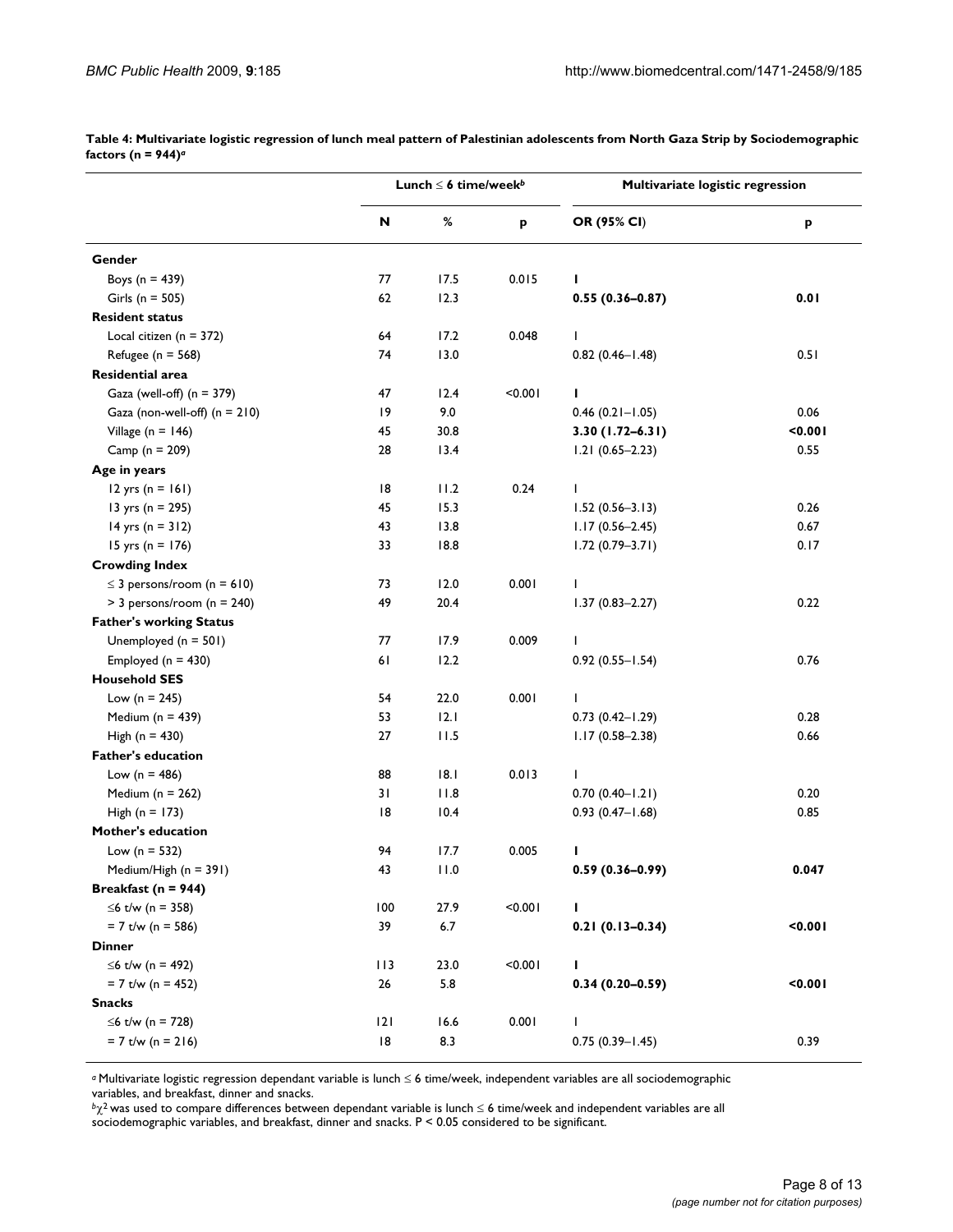| Sociodemographic factor Animal foods <sup>a</sup> |      |         | Milk foodsb |         | F/V foods <sup>c</sup> |         | Sweet foods <sup>d</sup> |         | Western foodse |         | <b>Traditional foodsf</b> |      |
|---------------------------------------------------|------|---------|-------------|---------|------------------------|---------|--------------------------|---------|----------------|---------|---------------------------|------|
|                                                   | Mean | p       | Mean        | p       | Mean                   | p       | Mean                     | p       | Mean           | p       | Mean                      | p    |
| Gender ( $n = 944$ )                              |      |         |             |         |                        |         |                          |         |                |         |                           |      |
| Boys                                              | 7.29 | 0.10    | 10.19       | 0.33    | 7.99                   | 0.02    | 10.07                    | 0.13    | 12.13          | 0.02    | 9.03                      | 0.11 |
| Girls                                             | 6.65 |         | 11.03       |         | 9.03                   |         | 11.04                    |         | 13.88          |         | 7.97                      |      |
| Resident status ( $n = 940$ )                     |      |         |             |         |                        |         |                          |         |                |         |                           |      |
| Local citizen                                     | 5.61 | < 0.001 | 8.64        | < 0.001 | 6.70                   | 0.001   | 8.35                     | < 0.001 | 9.46           | < 0.001 | 7.63                      | 0.04 |
| Refugee                                           | 7.84 |         | 11.97       |         | 9.74                   |         | 12.08                    |         | 15.47          |         | 9.06                      |      |
| Residential area ( $n = 944$ )                    |      |         |             |         |                        |         |                          |         |                |         |                           |      |
| Gaza (well-off)                                   | 8.07 | < 0.001 | 14.46       | < 0.001 | 9.66                   | 0.001   | 12.70                    | < 0.001 | 17.44          | < 0.001 | 8.39                      | 0.01 |
| Gaza (non-well-off)                               | 4.96 |         | 7.87        |         | 6.25                   |         | 7.40                     |         | 8.08           |         | 7.26                      |      |
| Village                                           | 6.47 |         | 8.25        |         | 7.32                   |         | 8.30                     |         | 9.94           |         | 7.66                      |      |
| Camp                                              | 7.25 |         | 8.17        |         | 9.66                   |         | 11.58                    |         | 12.33          |         | 10.36                     |      |
| Age in years                                      |      |         |             |         |                        |         |                          |         |                |         |                           |      |
| 12 yrs                                            | 7.32 | 0.52    | 11.65       | 0.54    | 7.81                   | 0.004   | 11.21                    | 0.45    | 14.22          | 0.50    | 9.00                      | 0.71 |
| 13 yrs                                            | 6.54 |         | 11.03       |         | 7.69                   |         | 10.02                    |         | 12.51          |         | 8.59                      |      |
| 14 yrs                                            | 7.13 |         | 9.98        |         | 9.44                   |         | 10.41                    |         | 12.98          |         | 8.46                      |      |
| 15 yrs                                            | 6.98 |         | 10.22       |         | 9.01                   |         | 11.30                    |         | 13.08          |         | 7.74                      |      |
| Crowding Index ( $n = 835$ )                      |      |         |             |         |                        |         |                          |         |                |         |                           |      |
| $\leq$ 3 persons/room                             | 7.56 | < 0.001 | 12.01       | < 0.001 | 9.10                   | 0.001   | 11.48                    | < 0.001 | 14.61          | < 0.001 | 8.69                      | 0.39 |
| >3 persons/room                                   | 5.68 |         | 7.58        |         | 7.47                   |         | 8.39                     |         | 9.79           |         | 8.01                      |      |
| Father's working Status (n = 931)                 |      |         |             |         |                        |         |                          |         |                |         |                           |      |
| Unemployed                                        | 5.65 | < 0.001 | 8.11        | < 0.001 | 7.50                   | < 0.001 | 9.13                     | < 0.001 | 10.22          | < 0.001 | 8.36                      | 0.68 |
| Employed                                          | 8.09 |         | 12.80       |         | 9.42                   |         | 11.89                    |         | 15.47          |         | 8.63                      |      |
| Household SES $(n = 918)$                         |      |         |             |         |                        |         |                          |         |                |         |                           |      |
| Low                                               | 5.44 | < 0.001 | 6.17        | < 0.001 | 6.82                   | < 0.001 | 7.60                     | < 0.001 | 8.63           | < 0.001 | 7.93                      | 0.54 |
| medium                                            | 6.81 |         | 10.35       |         | 8.57                   |         | 10.63                    |         | 13.12          |         | 8.68                      |      |
| High                                              | 9.03 |         | 15.88       |         | 10.40                  |         | 13.85                    |         | 18.18          |         | 8.91                      |      |
| Father's education ( $n = 921$ )                  |      |         |             |         |                        |         |                          |         |                |         |                           |      |
| Low                                               | 5.81 | < 0.001 | 9.33        | < 0.001 | 7.44                   | < 0.001 | 9.29                     | < 0.001 | 11.15          | < 0.001 | 8.23                      | 0.50 |
| Medium                                            | 8.39 |         | 11.97       |         | 9.71                   |         | 12.29                    |         | 14.84          |         | 9.14                      |      |
| High                                              | 8.01 |         | 11.98       |         | 9.90                   |         | 11.65                    |         | 15.43          |         | 8.33                      |      |
| Mother's education ( $n = 923$ )                  |      |         |             |         |                        |         |                          |         |                |         |                           |      |
| Low                                               | 6.22 | < 0.001 | 9.25        | < 0.001 | 7.99                   | 0.003   | 10.03                    | 0.048   | 11.47          | < 0.001 | 8.72                      | 0.42 |
| Medium/High                                       | 7.97 |         | 12.35       |         | 9.28                   |         | 11.33                    |         | 15.10          |         | 8.18                      |      |

**Table 5: Mean food score times per week by sociodemographic factors among Palestinian adolescents in North Gaza Strip (n = 944)**

a Animal foods includes weekly consumptions of beef, turkey/chicken, liver, fish, hamburger, shawerma/kebab, canned meat and eggs.

b Milk foods includes weekly consumptions of milk, yogurt, white cheese, yellow cheese and lebneh.

c Fruits and vegetables includes weekly consumptions of fruits, fruits juice, salad and fresh and cooked vegetable (tomatoes and cucumbers are not included).

d Sweet foods includes weekly consumptions of honey, jam, jelly, cookies, kunafeh, chocolates, biscuits and soft drinks.

e Western foods includes weekly consumptions of hamburger, canned meat, macaroni, yellow cheese, soft drinks, pizza and potato chips.

f Traditional foods includes weekly consumptions of lintels, hommos, falafel and fava beans.

ONE WAY ANOVA was used to compare difference among groups.

who frequently skipped one meal were more likely to skip other meals, thus snacking did not seem to make up for skipped meals. We also found that number of meals was positively associated with SES. Thus poverty could be the main reasons of adolescents skipping breakfast and dinner.

### *Food consumption patterns*

The results of this study revealed that the food frequency consumption patterns of adolescents in Gaza Strip depended on socio-economic status. The poor consumed the foods included in the frequency list less often. Al Sabah et al [19] found in a similar study from 2004 that

adolescents in the Gaza Strip consumed less frequently fruit, meat, chicken, sweets and soft drinks, but more frequently vegetables than their counterparts in the West Bank. Calculating the 95% Confidence interval and comparing the results of our study with the results of Al Sabah et al on adolescents in the Gaza Strip [19]; we found significant differences in proportion of adolescents consuming the above mentioned food items daily: A higher proportion consumed milk in 2002 compared to findings in 2004, otherwise lower proportions consumed fruit, soft drinks, sweets in 2002. There was no significant difference in meat and chicken consumption. The proportion consuming vegetables daily was much lower than what was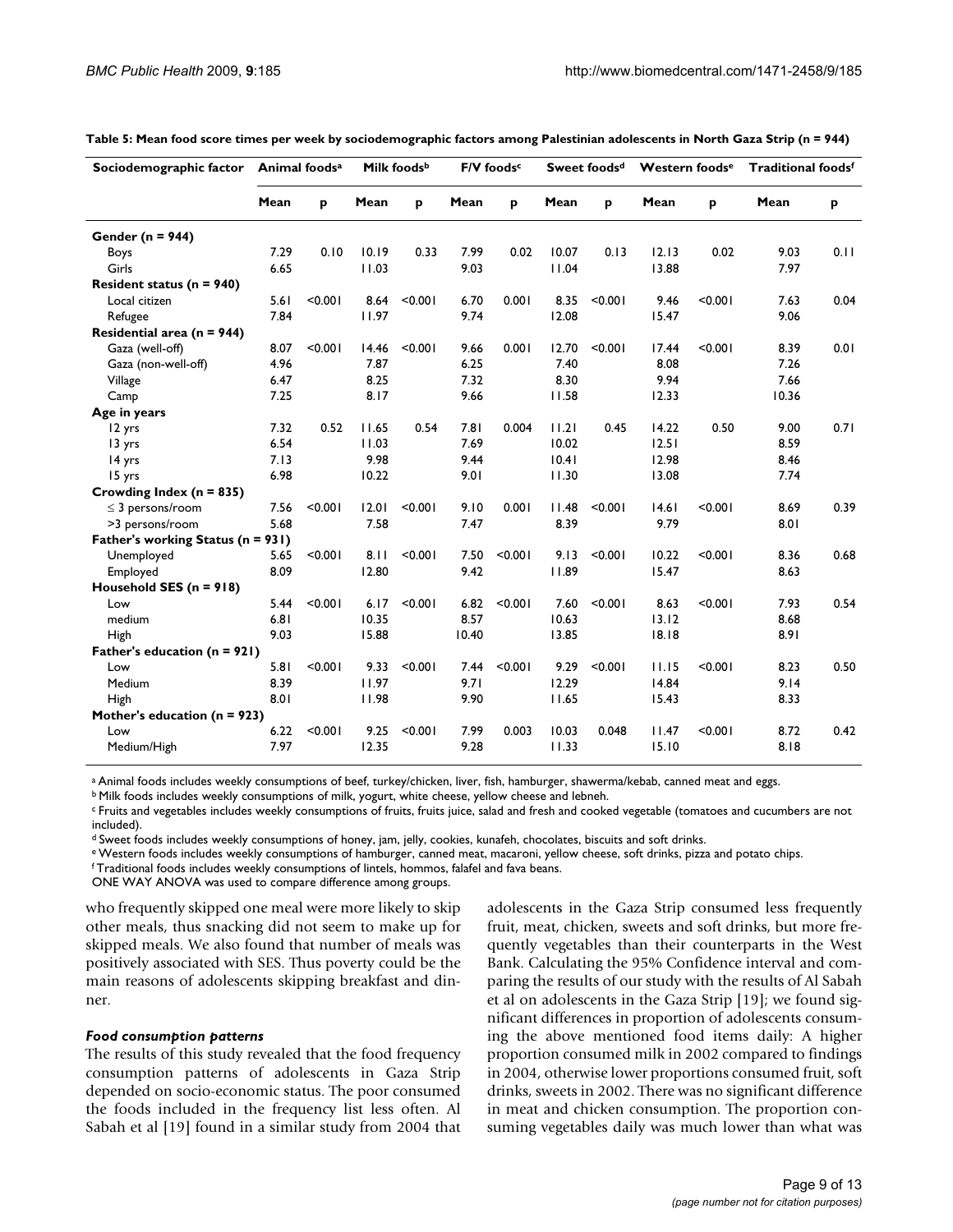|                                   |                           |      |         | Boys( $n = 439$ ) |                         | $Girls(n = 505)$ |                           |         |            |         |                         |         |
|-----------------------------------|---------------------------|------|---------|-------------------|-------------------------|------------------|---------------------------|---------|------------|---------|-------------------------|---------|
| Sociodemographic Factors          | Animal foods <sup>a</sup> |      |         | $F/V$ foodsb      | Milk foods <sup>c</sup> |                  | Animal foods <sup>a</sup> |         | F/V foodsb |         | Milk foods <sup>c</sup> |         |
|                                   | B                         | Þ    | В       | Þ                 | B                       | Þ                | B                         | Þ       | B          | P       | B                       | Þ       |
| Constant                          | 4.97                      |      | 2.69    |                   | 7.92                    |                  | 6.60                      |         | 8.15       |         | 12.90                   |         |
| <b>Resident status</b>            |                           |      |         |                   |                         |                  |                           |         |            |         |                         |         |
| Local citizen                     | Ref.                      |      | Ref.    |                   | Ref.                    |                  | Ref.                      |         | Ref.       |         | Ref.                    |         |
| Refugee                           | 2.06                      | 0.01 | 2.48    | < 0.001           | 3.95                    | 0.03             | $-0.07$                   | 0.93    | 0.33       | 0.70    | $-3.06$                 | 0.10    |
| <b>Residential area</b>           |                           |      |         |                   |                         |                  |                           |         |            |         |                         |         |
| Gaza (well-off)                   | Ref.                      |      | Ref.    |                   | Ref.                    |                  | Ref.                      |         | Ref.       |         | Ref.                    |         |
| Gaza (non-well-off)               | 0.68                      | 0.46 | 1.61    | 0.12              | $-0.84$                 | 0.70             | $-3.25$                   | < 0.001 | $-4.53$    | < 0.001 | $-7.43$                 | < 0.001 |
| Village                           | 0.79                      | 0.28 | 2.65    | < 0.001           | $-5.37$                 | < 0.001          | $-1.54$                   | 0.04    | $-1.30$    | 0.09    | $-4.33$                 | 0.01    |
| Camp                              | 1.92                      | 0.03 | 4.49    | < 0.001           | $-1.76$                 | 0.38             | $-2.30$                   | 0.01    | $-6.05$    | < 0.001 | $-5.95$                 | < 0.001 |
| Age in years                      |                           |      |         |                   |                         |                  |                           |         |            |         |                         |         |
| 12 yrs                            | Ref.                      |      | Ref.    |                   | Ref.                    |                  | Ref.                      |         | Ref.       |         | Ref.                    |         |
| 13 yrs                            | $-0.67$                   | 0.42 | 0.78    | 0.40              | $-0.10$                 | 0.96             | 0.21                      | 0.79    | 0.35       | 0.67    | 0.34                    | 0.84    |
| 14 yrs                            | 0.09                      | 0.92 | 2.18    | 0.02              | $-1.24$                 | 0.52             | 1.07                      | 0.18    | 3.16       | < 0.001 | 0.80                    | 0.64    |
| 15 yrs                            | $-0.28$                   | 0.77 | 1.58    | 0.13              | $-1.21$                 | 0.57             | 1.33                      | 0.14    | 2.96       | < 0.001 | 0.65                    | 0.74    |
| <b>Father work status</b>         |                           |      |         |                   |                         |                  |                           |         |            |         |                         |         |
| Employed                          | Ref.                      |      | Ref.    |                   | Ref.                    |                  | Ref.                      |         | Ref.       |         | Ref.                    |         |
| Unemployed                        | $-0.77$                   | 0.23 | $-0.75$ | 0.29              | $-0.33$                 | 0.82             | $-2.15$                   | < 0.001 | $-1.26$    | 0.05    | $-3.02$                 | 0.02    |
| <b>Household SES</b>              |                           |      |         |                   |                         |                  |                           |         |            |         |                         |         |
| Low                               | Ref.                      |      | Ref.    |                   | Ref.                    |                  | Ref.                      |         | Ref.       |         | Ref.                    |         |
| Medium                            | $-0.05$                   | 0.94 | 0.72    | 0.34              | 2.13                    | 0.17             | 1.42                      | 0.05    | 1.22       | 0.10    | 3.63                    | 0.02    |
| High                              | 1.38                      | 0.09 | 1.68    | 0.07              | 6.64                    | < 0.001          | 2.52                      | 0.01    | 2.30       | 0.01    | 6.46                    | < 0.001 |
| <b>Fathers level of education</b> |                           |      |         |                   |                         |                  |                           |         |            |         |                         |         |
| Low                               | Ref.                      |      | Ref.    |                   | Ref.                    |                  | Ref.                      |         | Ref.       |         | Ref.                    |         |
| Medium                            | 1.07                      | 0.12 | 1.39    | 0.07              | $-0.77$                 | 0.63             | 1.65                      | 0.01    | 0.91       | 0.18    | 0.99                    | 0.49    |
| High                              | 0.42                      | 0.62 | 0.76    | 0.41              | $-3.20$                 | 0.10             | 0.26                      | 0.76    | 1.76       | 0.04    | $-0.07$                 | 0.97    |
| Mothers level of education        |                           |      |         |                   |                         |                  |                           |         |            |         |                         |         |
| Low                               | Ref.                      |      | Ref.    |                   | Ref.                    |                  | Ref.                      |         | Ref.       |         | Ref.                    |         |
| Medium/high                       | 0.96                      | 0.11 | 0.05    | 0.94              | 1.48                    | 0.29             | $-0.01$                   | 0.99    | $-0.27$    | 0.68    | 1.47                    | 0.28    |

**Table 6: Multiple linear regression of the relationship between food score and sociodemographic factors among Palestinian school adolescents in North Gaza Strip by gender (n = 944)**

a Animal foods includes weekly consumptions of beef, turkey/chicken, liver, fish, hamburger, shawerma/kebab, canned meat and eggs.

b F/V foods includes weekly consumptions of fruits, fruits juice, salad and fresh and cooked vegetable (tomatoes and cucumbers are not included). c Milk foods includes weekly consumptions of milk, yogurt, white cheese, yellow cheese and lebneh.

found by Al Sabbah two years later (1/3 vs 1/2 of the study samples of 2002 and 2004). However this difference may be mostly due to the fact that tomatoes and cucumbers were excluded from the food frequency question on vegetables in the present study.

In addition, this study demonstrated differences in food consumption patterns between boys and girls. Reasons could be differences in gender preferences and cultural norms.

Girls often stay at home, due to cultural norms, where they have easy access to the available foods, such as; fruits, vegetables and sweets. The fact that the girls in the study ate more frequently such foods than boys is consistent with other studies [19]. This may partly explain the relatively high prevalence of overweight girls in Gaza Strip in the same sample [18].

The fact that most foods were eaten more frequently by a higher proportion of adolescents with refugee status compared to those with local citizen status could be due to a higher access to food donations for those with refugee status through United Nation for Palestinian Refugees and Work Agency (UNRWA) and other humanitarian aids agencies.

One important concern regarding food consumption patterns of adolescents is the intake of fruits, fresh juice and vegetables. Fruit consumption was especially low in this study. We did not ask about the consumption of tomatoes and cucumbers, since it has been affordable to all in Gaza at dumping prices, due to lack of export opportunities as a consequence of frequent border closures. Our findings study revealed that the mean frequency of consumption of fruits and those vegetables registered was 8.5 per week. Here, we would assume that adolescents consumed two or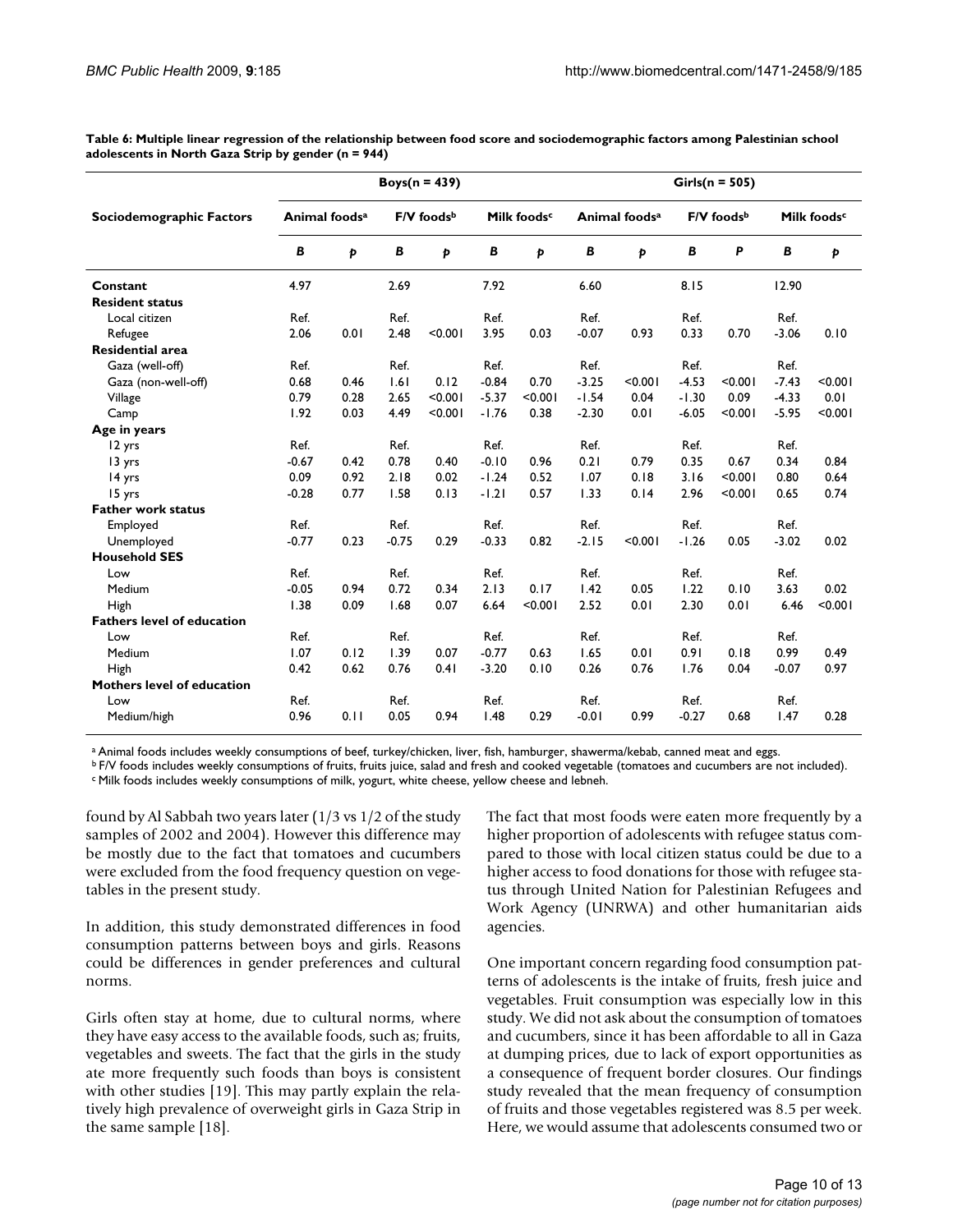three servings per day of tomatoes and cucumbers and very seldom other types of vegetables-Still, we would conclude that the majority of adolescents did not meet the dietary recommendations of WHO on five portions of fruits and vegetables per day [32,33] and the recommendation of eating a variety of different vegetables and fruit [34]. Despite the closures of Gaza borders to the external world and lack of purchasing power which create food inaccessibility [17], some fruits and vegetables, apart from tomatoes and cucumbers, are usually available in the local market and relatively cheap, such as; oranges and strawberries. Thus it could be a promising aspect to launch a campaign on encouraging the community to consume more fruits and vegetables on a daily bases.

The consumption of sugary food items such as soft drinks and cookies was higher among the high SES groups. The prevalence of overweight was higher in the same group as described earlier [18]. Further research is needed to study the association between food intake and nutritional status of school adolescents in Gaza.

The low portion of adolescents in low SES groups that had meat more than three times a week, could possibly be one of the factors contributing to the relatively high prevalence of stunting in the low SES groups, as reported in earlier [18] and in other studies [17,35]. Fish was consumed so infrequently (mean was 0.6 times/week) that it was taken out of the results. Although Gaza Strip is wellknown with its good sea food, little of such food has been available in the local market since 1994, due to restrictions imposed on Gaza fishermen by the Israelis. Insufficient consumption of foods rich in protein, vitamins, and minerals is associated with unfavorable overall school performance [36].

Milk and dairy foods seem not to be commonly consumed on a daily bases in this study. The consumption was strongly related to SES, the low SES group consumed milk and dairy foods less than half as often as the high SES group. Several studies have shown a relationship between growth spurt and the risk of fractures [37]. Children and adolescents are recommended to consume food which is high in calcium in order to develop a maximal peak bone mass [38]. The high frequency intake of heavily sweetened black tea is also of concern, particularly among girls because of their higher demands of iron due to menstruation. In Palestine, sweetened black tea is usually consumed immediately after each meal. It is well documented that non-heme iron absorption from foods is inhibited owing to simultaneous tea consumption. A high consumption of tea may thus increase the risk of iron depletion in individuals with marginal iron status [39].

The low consumption of meat, fish and dairy foods, and high intake of tea should be seen in relation to micronutrient deficiencies in general, which are reported to be one of the main public health problems in Palestine. Anemia is affecting more than one-third of Palestinians in general [17,35]. We have earlier reported that anemia was affecting about half of adolescents in the sample from Gaza [18]. About 15% of Palestinian school-age children from 8–10 years old had grade 1 and 2 goitre and 22% of reported cases with Rickets have vitamins A and D deficiency [40].

### **Limitations**

The study has certain limitations, such as being cross-sectional and the sample being relatively small. The results are not representative of all adolescents in Gaza Strip, neither of those from the area where the sample was taken. The sample had a high proportion of students from the well-off area (40%), however it includes adolescents from two UNRWA schools; one for boys and one for girls, all having refugee status. Our sample is some what comparable in regard to percentage with resident status, residential area and gender distribution to what has been found in other studies from Gaza [17,41]. The sample was taken from a fairly concentrated area and it consisted of adolescents from a city, a village and a refugee camp (in or close to Gaza city). The main reason was the instability of the political situation during the data collection time, which did not allow for a more representative selection of sample. However, we chose to study the association between sociodemographic factors and meal and food patterns and, not on prevalence of meals and food frequency intakes. We chose strategically to include adolescents from different residential areas and from schools with different providers, as well as including subjects with both refugee and citizen status, in order to secure a wide range of variation in sociodemographic characteristics in the sample. The analyses showed that we had sufficient statistical power to demonstrate sociodemographic differences.

We did not include information about portion sizes in the food frequency questionnaire. We used a list of food items that contained only those most commonly consumed in order to facilitate the data collection. The lack of portion size excludes the possibility of estimating energy and nutrient intakes, however, it has been shown that the frequency intake of a given food item is related to the actual amount of consumed of this item [42]. FFQs are widely used to estimate usual food and it is believed that information captured from food frequency were similar to other dietary data collections tools [43,44]. We consider the use of FFQs without portion sizes to be adequate for the purpose of examining sociodemographic differences.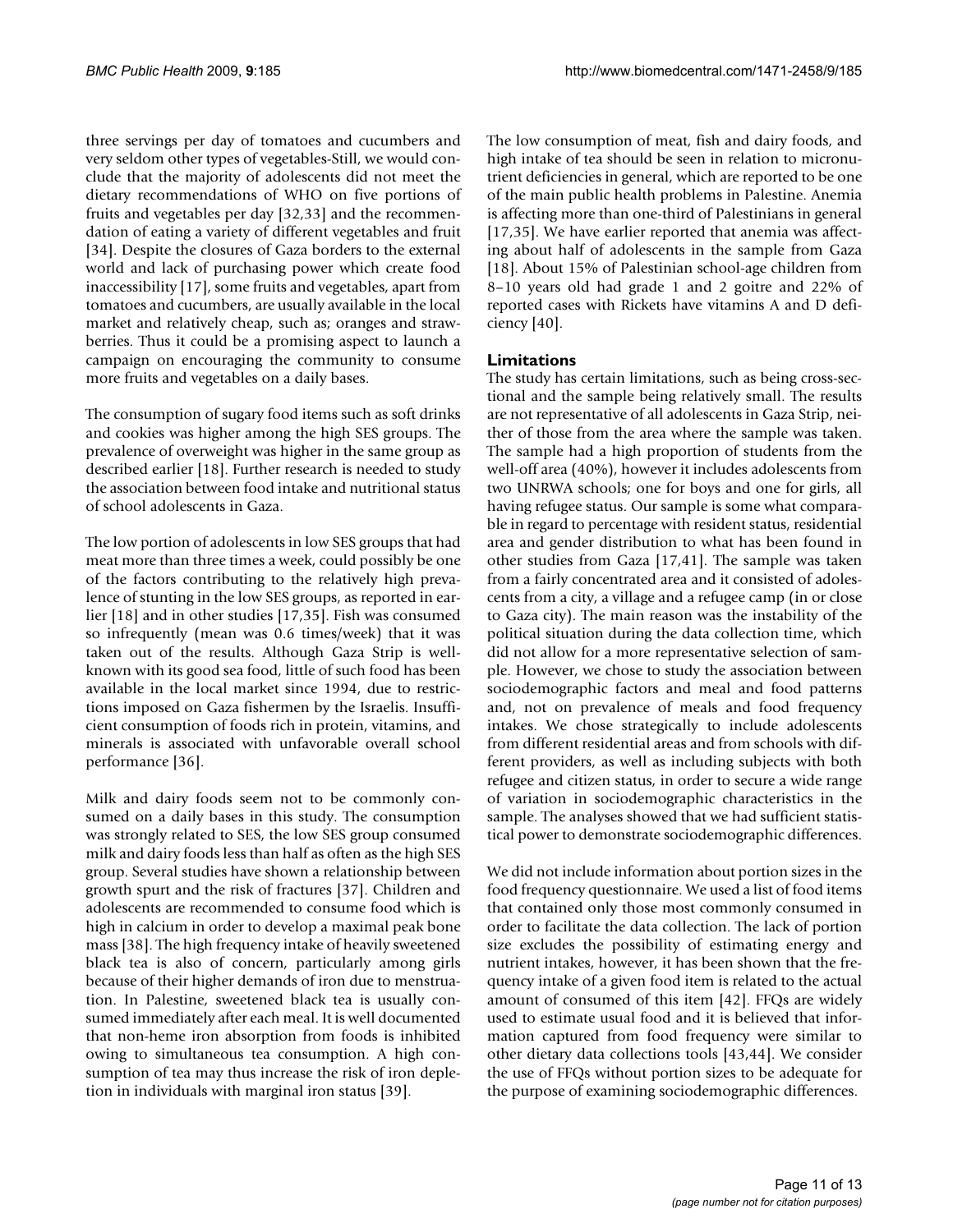Under-/over reporting of food intake is common among adolescents [45,46]; therefore, obtaining information on food intakes by self-reporting in children and adolescents is difficult. As previously mentioned, the phenomenon of foods aid provided to the poor families by many charitable organizations may have lead many pupils to underreport their food intakes. Other pupils may want to show a sign of affluence by over-reporting on their food intakes.

The food frequency questionnaire was not validated, but the food list was constructed with a thorough knowledge of the eating pattern in Gaza and with the help of former knowledge about dietary pattern in the West Bank [15]. The lack of data and documentation on adolescents' health in Palestine and in other Middle East countries makes it difficult to compare these results with other findings from the region.

### **Conclusion**

The meal and food consumption patterns of adolescents in this study are strongly related to socioeconomic status, mothers' level of education and gender. Meal skipping is common, particularly among those of low SES and the intakes of many nutritious foods such as animal food items, fruits and vegetables and foods rich in calcium seem to be low among adolescents of low SES. The results of this study could be used as an important base-line for future monitoring of the nutritional situation of adolescents in Gaza, taking into account the increasing political and economic instability of the territory during the recent years. However, this conclusion could be supported by improved quantitative studies on food intake, including portion sizes. Nutrition programs are needed in schools encouraging sound food habits among adolescents.

### **Abbreviations**

CHD: Coronary heart disease; CI: Confidence Interval; F/ V: Fruits and vegetables; FAO: Food and Agriculture Organization; FFQs: Food frequency questionnaires; MOH: Ministry of Health; OR: Odd Ration; p: Probability; PCBS: Palestinian Central Bureau of Statistics; SES: Household Socio-economic Status; SPSS: Statistical Package for Social Sciences; TV: Television; UNESCO: United Nations Educational, Scientific and Cultural Organization; UNICEF: United Nations Children's Fund; UNRWA: United Nations Relief and Works Agency for Palestine Refugees; VCD: Video CD player; WFP: World Food program; WHO: World Health Organization.

### **Competing interests**

The authors declare that they have no competing interests.

### **Authors' contributions**

AHA acquired and analyzed the data and wrote the manuscript; HS joined in with discussion and data analysis; YA contributed to data analysis and to firs draft; ZS contributed to main text and to the final version of the paper; GHO was in charge of the study design and supervised the whole research project. All five authors approved this manuscript.

### **Acknowledgements**

This study is a collaborating project between Palestinian Ministry of Health and the University of Oslo. The authors would thank Norwegian Directorate for Health and Social Affairs, Section for Nutrition for their financial support and the Palestinian Ministry of Health for facilitating the field work.

### **References**

- 1. Gabhainn SN, Nolan G, Kelleher C, Friel S: **[Dieting patterns and](http://www.ncbi.nlm.nih.gov/entrez/query.fcgi?cmd=Retrieve&db=PubMed&dopt=Abstract&list_uids=12003658) [related lifestyles of school-aged children in the Republic of](http://www.ncbi.nlm.nih.gov/entrez/query.fcgi?cmd=Retrieve&db=PubMed&dopt=Abstract&list_uids=12003658) [Ireland.](http://www.ncbi.nlm.nih.gov/entrez/query.fcgi?cmd=Retrieve&db=PubMed&dopt=Abstract&list_uids=12003658)** *Public Health Nutr* 2002, **5:**457-462.
- 2. Gaziano JM, Manson JE, Branch LG, Colditz GA, Willett WC, Buring JE: **[A prospective study of consumption of carotenoids in](http://www.ncbi.nlm.nih.gov/entrez/query.fcgi?cmd=Retrieve&db=PubMed&dopt=Abstract&list_uids=8520706) [fruits and vegetables and decreased cardiovascular mortality](http://www.ncbi.nlm.nih.gov/entrez/query.fcgi?cmd=Retrieve&db=PubMed&dopt=Abstract&list_uids=8520706) [in the elderly.](http://www.ncbi.nlm.nih.gov/entrez/query.fcgi?cmd=Retrieve&db=PubMed&dopt=Abstract&list_uids=8520706)** *Ann Epidemiol* 1995, **5:**255-260.
- 3. Hung HC, Joshipura KJ, Jiang R, Hu FB, Hunter D, Smith-Warner SA, Colditz GA, Rosner B, Spiegelman D, Willett WC: **[Fruit and vege](http://www.ncbi.nlm.nih.gov/entrez/query.fcgi?cmd=Retrieve&db=PubMed&dopt=Abstract&list_uids=15523086)[table intake and risk of major chronic disease.](http://www.ncbi.nlm.nih.gov/entrez/query.fcgi?cmd=Retrieve&db=PubMed&dopt=Abstract&list_uids=15523086)** *J Natl Cancer Inst* 2004, **96:**1577-1584.
- 4. Liu S, Lee IM, Ajani U, Cole SR, Buring JE, Manson JE: **[Intake of veg](http://www.ncbi.nlm.nih.gov/entrez/query.fcgi?cmd=Retrieve&db=PubMed&dopt=Abstract&list_uids=11171873)[etables rich in carotenoids and risk of coronary heart disease](http://www.ncbi.nlm.nih.gov/entrez/query.fcgi?cmd=Retrieve&db=PubMed&dopt=Abstract&list_uids=11171873) [in men: The Physicians' Health Study.](http://www.ncbi.nlm.nih.gov/entrez/query.fcgi?cmd=Retrieve&db=PubMed&dopt=Abstract&list_uids=11171873)** *Int J Epidemiol* 2001, **30:**130-135.
- Liu S, Manson JE, Lee IM, Cole SR, Hennekens CH, Willett WC, Buring JE: **[Fruit and vegetable intake and risk of cardiovascular](http://www.ncbi.nlm.nih.gov/entrez/query.fcgi?cmd=Retrieve&db=PubMed&dopt=Abstract&list_uids=11010932) [disease: the Women's Health Study.](http://www.ncbi.nlm.nih.gov/entrez/query.fcgi?cmd=Retrieve&db=PubMed&dopt=Abstract&list_uids=11010932)** *Am J Clin Nutr* 2000, **72:**922-928.
- 6. Bazzano LA, He J, Ogden LG, Loria CM, Vupputuri S, Myers L, Whelton PK: **[Fruit and vegetable intake and risk of cardiovascular](http://www.ncbi.nlm.nih.gov/entrez/query.fcgi?cmd=Retrieve&db=PubMed&dopt=Abstract&list_uids=12081821) [disease in US adults: the first National Health and Nutrition](http://www.ncbi.nlm.nih.gov/entrez/query.fcgi?cmd=Retrieve&db=PubMed&dopt=Abstract&list_uids=12081821) [Examination Survey Epidemiologic Follow-up Study.](http://www.ncbi.nlm.nih.gov/entrez/query.fcgi?cmd=Retrieve&db=PubMed&dopt=Abstract&list_uids=12081821)** *Am J Clin Nutr* 2002, **76:**93-99.
- 7. Gaziano JM, Manson JE, Branch LG, Colditz GA, Willett WC, Buring JE: **[A prospective study of consumption of carotenoids in](http://www.ncbi.nlm.nih.gov/entrez/query.fcgi?cmd=Retrieve&db=PubMed&dopt=Abstract&list_uids=8520706) [fruits and vegetables and decreased cardiovascular mortality](http://www.ncbi.nlm.nih.gov/entrez/query.fcgi?cmd=Retrieve&db=PubMed&dopt=Abstract&list_uids=8520706) [in the elderly.](http://www.ncbi.nlm.nih.gov/entrez/query.fcgi?cmd=Retrieve&db=PubMed&dopt=Abstract&list_uids=8520706)** *Ann Epidemiol* 1995, **5:**255-260.
- 8. Hung HC, Merchant A, Willett W, Ascherio A, Rosner BA, Rimm E, Joshipura KJ: **[The association between fruit and vegetable con](http://www.ncbi.nlm.nih.gov/entrez/query.fcgi?cmd=Retrieve&db=PubMed&dopt=Abstract&list_uids=14569180)[sumption and peripheral arterial disease.](http://www.ncbi.nlm.nih.gov/entrez/query.fcgi?cmd=Retrieve&db=PubMed&dopt=Abstract&list_uids=14569180)** *Epidemiology* 2003, **14:**659-665.
- 9. Yannakoulia M, Karayiannis D, Terzidou M, Kokkevi A, Sidossis LS: **[Nutrition-related habits of Greek adolescents.](http://www.ncbi.nlm.nih.gov/entrez/query.fcgi?cmd=Retrieve&db=PubMed&dopt=Abstract&list_uids=15042125)** *Eur J Clin Nutr* 2004, **58:**580-586.
- 10. Kelder SH, Perry CL, Klepp KI, Lytle LL: **[Longitudinal tracking of](http://www.ncbi.nlm.nih.gov/entrez/query.fcgi?cmd=Retrieve&db=PubMed&dopt=Abstract&list_uids=8017536) [adolescent smoking, physical activity, and food choice behav](http://www.ncbi.nlm.nih.gov/entrez/query.fcgi?cmd=Retrieve&db=PubMed&dopt=Abstract&list_uids=8017536)[iors.](http://www.ncbi.nlm.nih.gov/entrez/query.fcgi?cmd=Retrieve&db=PubMed&dopt=Abstract&list_uids=8017536)** *Am J Public Health* 1994, **84:**1121-1126.
- 11. Lien N, Lytle LA, Klepp KI: **[Stability in consumption of fruit, veg](http://www.ncbi.nlm.nih.gov/entrez/query.fcgi?cmd=Retrieve&db=PubMed&dopt=Abstract&list_uids=11522162)[etables, and sugary foods in a cohort from age 14 to age 21.](http://www.ncbi.nlm.nih.gov/entrez/query.fcgi?cmd=Retrieve&db=PubMed&dopt=Abstract&list_uids=11522162)** *Prev Med* 2001, **33:**217-226.
- 12. Lytle LA, Seifert S, Greenstein J, McGovern P: **[How do children's](http://www.ncbi.nlm.nih.gov/entrez/query.fcgi?cmd=Retrieve&db=PubMed&dopt=Abstract&list_uids=10915532) [eating patterns and food choices change over time? Results](http://www.ncbi.nlm.nih.gov/entrez/query.fcgi?cmd=Retrieve&db=PubMed&dopt=Abstract&list_uids=10915532) [from a cohort study.](http://www.ncbi.nlm.nih.gov/entrez/query.fcgi?cmd=Retrieve&db=PubMed&dopt=Abstract&list_uids=10915532)** *Am J Health Promot* 2000, **14:**222-228.
- 13. Wahl R: **[Nutrition in the adolescent.](http://www.ncbi.nlm.nih.gov/entrez/query.fcgi?cmd=Retrieve&db=PubMed&dopt=Abstract&list_uids=10036686)** *Pediatr Ann* 1999, **28:**107-111.
- 14. Musaiger AO: **[Diet and prevention of coronary heart disease in](http://www.ncbi.nlm.nih.gov/entrez/query.fcgi?cmd=Retrieve&db=PubMed&dopt=Abstract&list_uids=12444306) [the Arab Middle East countries.](http://www.ncbi.nlm.nih.gov/entrez/query.fcgi?cmd=Retrieve&db=PubMed&dopt=Abstract&list_uids=12444306)** *Med Princ Pract* 2002, **11(Suppl 2):**9-16.
- 15. Stene LC, Giacaman R, bdul-Rahim H, Husseini A, Norum KR, Holmboe-Ottesen G: **[Food consumption patterns in a Palestinian](http://www.ncbi.nlm.nih.gov/entrez/query.fcgi?cmd=Retrieve&db=PubMed&dopt=Abstract&list_uids=10602353) [West Bank population.](http://www.ncbi.nlm.nih.gov/entrez/query.fcgi?cmd=Retrieve&db=PubMed&dopt=Abstract&list_uids=10602353)** *Eur J Clin Nutr* 1999, **53:**953-958.
- 16. MOH: **The Overall Food and Nutrition Plan for the Palestinian People.** Gaza: Ministry of Health, Palestinan National Authority-PA; 2000.
- 17. Abdeen Z, Greenough G, Shahin M, Tayback M: **Nutritional Assessment of the West Bank and Gaza Strip 2003.** Jerusalem: Ministry of Health, Al Quds University, U.S. Agency for International Development and Care International; 2003.